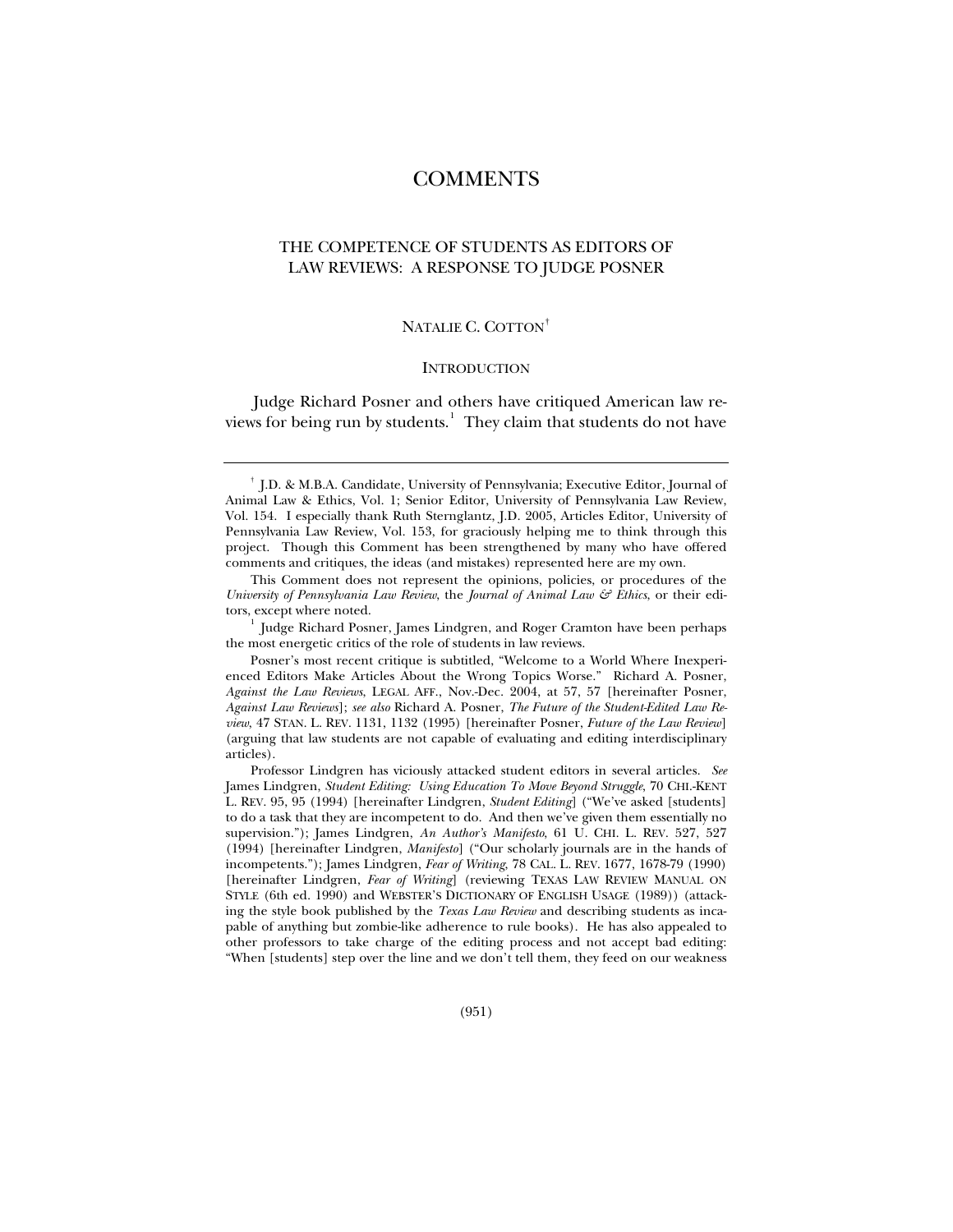the necessary depth of knowledge that faculty have, nor the requisite experience editing scholarly work.<sup>2</sup> In many cases, the students reviewing or editing an article have no knowledge whatsoever of the article's topic, nor any experience at all editing another's work. As a result, it is said, students are ill-prepared to take on the collective role of "gatekeeper" to America's legal scholarship. If this is true, the value of student-run law reviews must inhere in some nonscholarly aspect, such as providing a recruiting mechanism for employers.<sup>3</sup>

This argument seemingly creates an anomaly: law is a broad and important discipline, yet the organizations that publish its scholarship are geared toward nonscholarly goals, and are not competent to address the scholarly ones. If this is indeed the case, it is a wonder that

 Other professors have also contributed. *See, e.g.*, Arthur D. Austin, *The "Custom of Vetting" as a Substitute for Peer Review*, 32 ARIZ. L. REV. 1, 2-4 (1989) (describing the practice of students editing professors as the "skeleton" in the law family closet, "an embarrassing situation deserving the smirks of disdain it gets from colleagues in the sciences and humanities"); Bernard J. Hibbitts, *Yesterday Once More: Skeptics, Scribes and the Demise of Law Reviews*, 30 AKRON L. REV. 267, 291 (1996) ("[T]he concept of law students exercising quality control over legal scholarship borders on the oxymoronic.").

2 *See* Posner, *Future of the Law Review, supra* note 1, at 1132 (noting that law reviews "labor under grave handicaps" because "their staffs are composed primarily of young and inexperienced persons working part time: inexperienced not only as students of the law but also as editors, writers, supervisors, and managers"); Hibbitts, *supra* note 1, at 292 ("[T]here's a great deal of legal and non-legal ground about which they know nothing [and] they have taken on an evaluative task for which they are simply not prepared."). However, Professor Hibbitts also notes that "traditional quality control by peers may not be that much better," and describes many of the problems that other fields have had with peer review. *Id.* at 292-94.

*See* Max Stier et al., Project, *Law Review Usage and Suggestions for Improvement: A Survey of Attorneys, Professors, and Judges*, 44 STAN. L. REV. 1467, 1487-90 (1992) (providing survey results indicating the importance attorneys and judges place on law review membership as a hiring factor).

and grow stronger. . . . As victims of student editing, we shouldn't remain silent." James Lindgren, *Student Editing*, *supra*, at 100. His criticism, however, has toned down as he has, perhaps, found working to change law reviews a more rewarding task. *See* James Lindgren, *Reforming the American Law Review*, 47 STAN. L. REV. 1123, 1125-29 (1995) [hereinafter Lindgren, *Reform*] (suggesting several ways to involve faculty in law reviews, in order to address the three "problems" of student-edited reviews: editing, article selection, and supervision of students).

Further back in time, Professor Cramton also criticized the role of students in legal scholarship. *See* Roger C. Cramton, *"The Most Remarkable Institution": The American Law Review*, 36 J. LEGAL EDUC. 1, 7 (1986) [hereinafter Cramton, *Remarkable Institution*] ("The other premise, that legal scholarship would be well served by student editorship, was always shaky, but the modern evolution of legal scholarship has demolished it entirely."); Roger C. Cramton, *Faculty-Edited Law Reviews: Yes*, SYLLABUS, Sept. 1985, at 1, 3 [hereinafter Cramton, *Faculty-Edited Law Reviews*] ("The claim that student editors can recognize whether scholarly articles make an original contribution is a pretense that should no longer be tolerated.").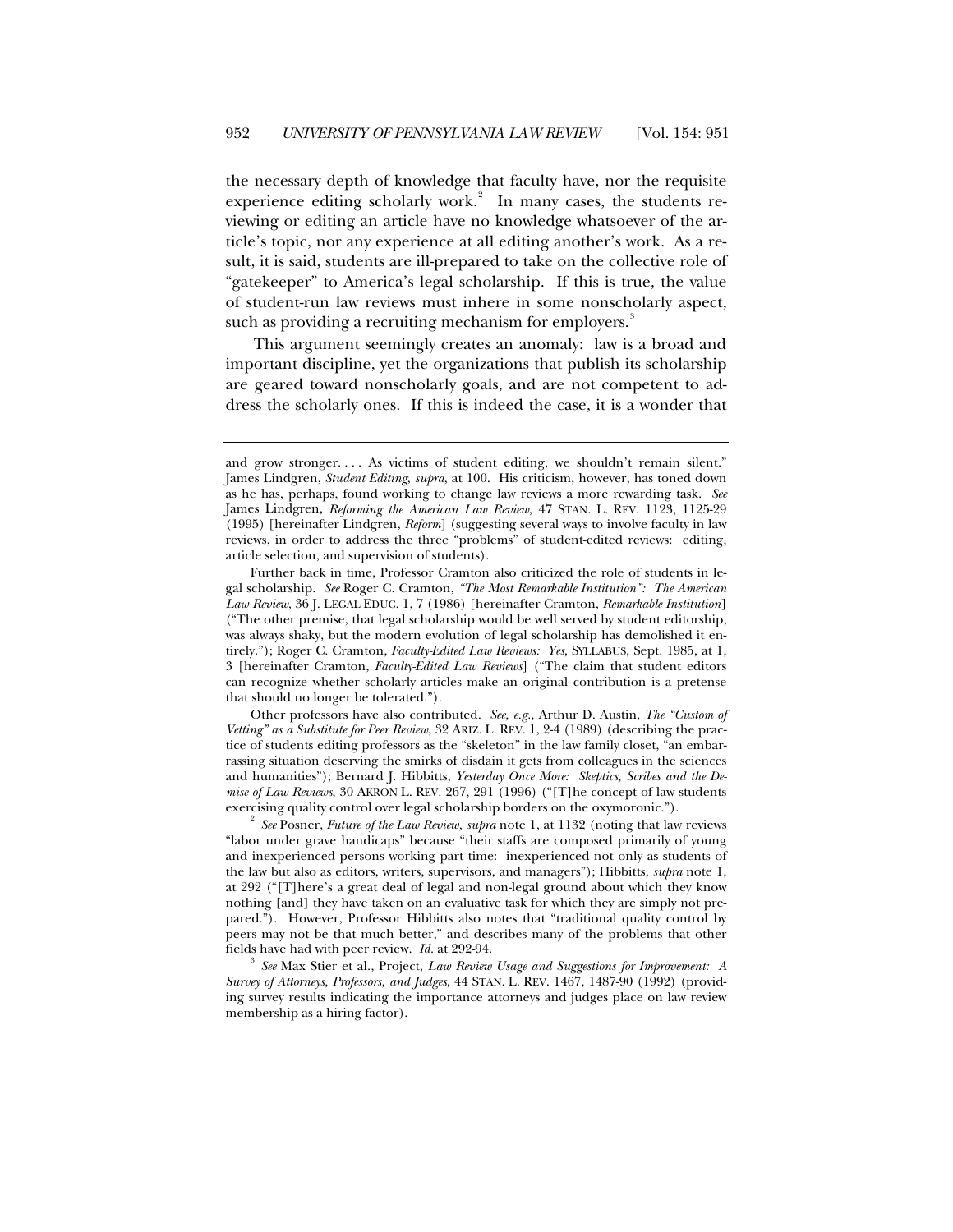the "atrocities perpetrated by law review editors"<sup>[4](#page-2-0)</sup> are not more widely protested. But this cannot be the case.

This Comment argues that, while students do encounter challenges in running scholarly publications, they are quite competent to select and edit legal scholarship. Students *do* have low knowledge depth, and the capabilities of individual students vary considerably. However, law reviews as organizations have created processes that make these weaknesses of students much less significant. Student-run publications achieve their scholarly goals by publishing a portfolio of articles—and do so regularly.

That is not to say the law reviews are perfect. To the extent that specialized knowledge and editorial experience confer unique effi-ciencies,<sup>[5](#page-2-1)</sup> these are efficiencies that most student-run publications cannot capture. However, other efficiencies are created through the process of checking for article preemption and multiple-round editing. These efficiencies outweigh the negative repercussions of having students as the gatekeepers to America's legal scholarship.

Part I of this Comment presents the criticisms that Judge Posner and others have advanced, with some initial thoughts about what that implies for the fundamental role of law reviews. Part II presents the article selection process in light of Judge Posner's critique, while Part III addresses the concerns of many professors that article placement is critical to one's career. Part IV reviews the editing process, especially in light of criticisms by Judge Posner and others. In conclusion, I maintain that, by their processes and procedures, law reviews contribute to a robust and innovative body of legal scholarship.

The reasoning and argument in this Comment encompass all student-run legal publications. Previous literature on student publications addresses "law reviews," but in this context the term is often used

<sup>&</sup>lt;sup>4</sup> Posner, Future of the Law Review, supra note 1, at 1132.

<span id="page-2-1"></span><span id="page-2-0"></span><sup>&</sup>lt;sup>5</sup> One might question in which contexts these efficiencies are created. Professor Epstein has noted that as faculty editor, he has been able to attract submissions from those with whom he works best, which seems very efficient. *See* Richard A. Epstein, *Faculty-Edited Law Journals*, 70 CHI.-KENT L. REV. 87, 89 (1994) ("If I sense that an author and I will not get along–-whether because of differences in temperament or in intellectual orientation–I will not accept an article. . . . The reputation that one acquires, both as an editor and a scholar, exerts a useful sorting effect on the pieces that are submitted for review."). However, this method closes publication opportunities to those who have greater differences of opinion with the faculty editor. If every publication operated in this way, legal scholarship as a whole would be inefficient-barriers to divergent ideas would hamper its growth. However, within a system of both faculty and student journals, Professor Epstein's efficiencies may prove valuable to both his journal and scholarship as a whole.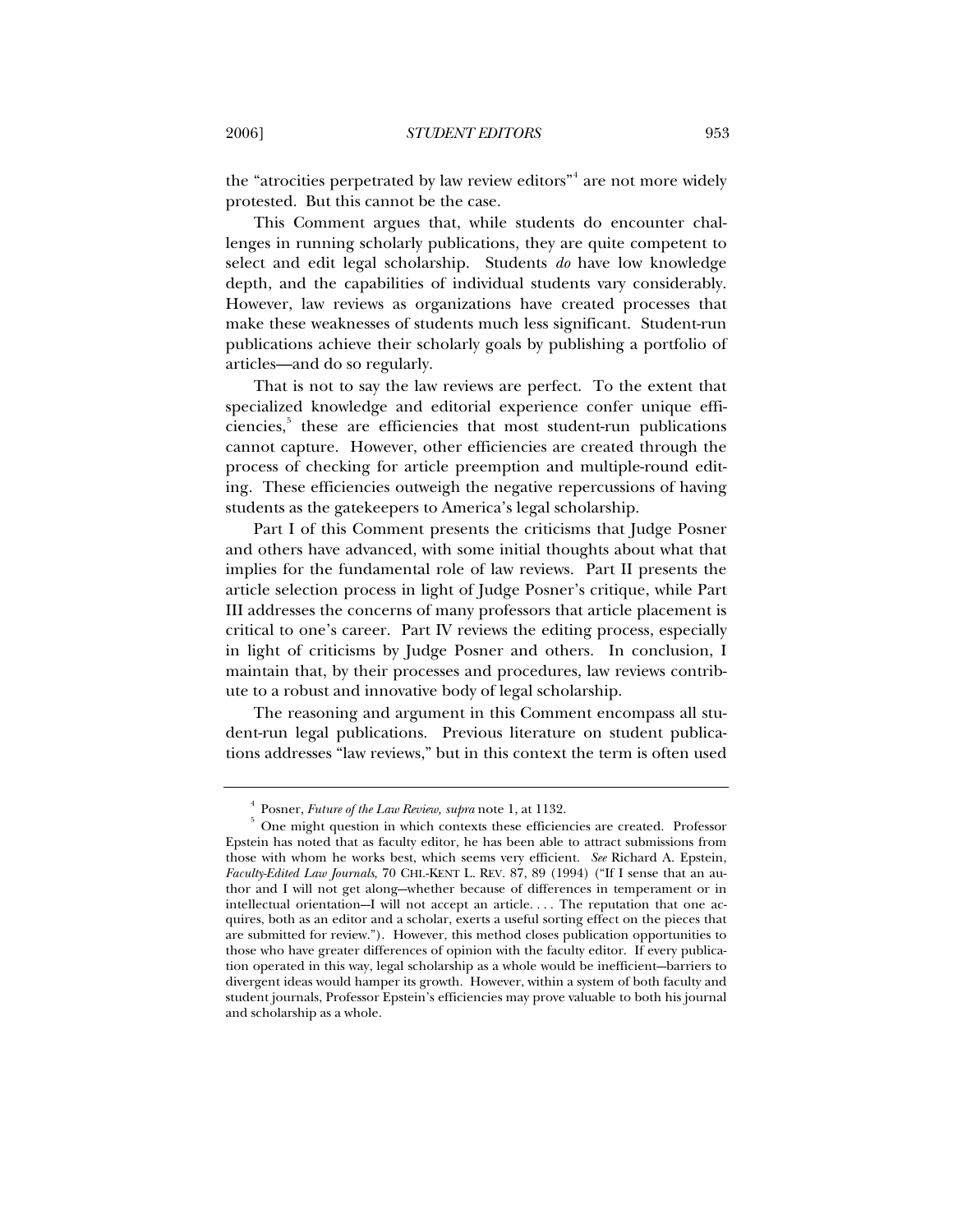as a catchall for both general-scope law reviews and specialty law journals. This Comment will also use the term "law review" broadly, referring to all scholarly student-run legal publications.

#### I. JUDGING LAW REVIEWS

#### A. *Complete Incompetence?*

It is widely assumed that authors, especially professors seeking tenure, care where they place articles. This is because the prestige of the journal in which an article is placed is somehow a signal of the article's quality. As Professor Hardy notes, "the academic profession, the practicing bar, and judges, all tend to treat articles in certain re-views with more respect than others."<sup>[6](#page-3-0)</sup> But why?

Some commentators emphasize that student-run law reviews exist for educational or other purposes.<sup>[7](#page-3-1)</sup> If education of student editors is the purpose of the institution of law review, and these editors are not competent to select and edit articles, then it cannot be meaningful or prestigious to publish in any particular law review.<sup>[8](#page-3-2)</sup> No matter how good an educational experience a review gives its members, this does not directly benefit *authors*; consequently, that element cannot explain why authors so covet placement in the *Yale Law Journal* or the *Harvard Law Review*. Moreover, the extent to which law reviews help employers (including judges) select students also cannot explain a law review's prestige among authors.

So, where does this prestige come from? Does it only come from the prestige of the hosting school itself? This cannot be the case, for, in the hands of incompetents, even the most prestigious journal should lose some of its value. If students were incompetent to select

<sup>6</sup> Trotter Hardy, *Review of Hibbitts's Last Writes?*, 30 AKRON L. REV. 249, 251 (1996). <sup>7</sup>

<span id="page-3-1"></span><span id="page-3-0"></span> $\frac{7}{1}$  Harold Havighurst, who made the famous comment that "[w]hereas most periodicals are published primarily in order that they may be read, the law reviews are published primarily in order that they may be written," noted that "[t]he principle value [of law reviews] comes from the training which the superior students receive in writing the notes and comments." Harold C. Havighurst, *Law Reviews and Legal Education*, 51 NW. U. L. REV. 22, 24 (1956).

<span id="page-3-2"></span><sup>&</sup>lt;sup>8</sup> "To be published, even cited, in an Ivy League law review is considered to be a feather in one's professional cap. To be spurned by the *East Parsipanny Journal of Nursery School Law*, on the other hand, is ignominy most bitter . . . ." Kenneth Lasson, Commentary, *Scholarship Amok: Excesses in the Pursuit of Truth and Tenure*, 103 HARV. L. REV. 926, 948-49 (1990). Professor Hardy notes that "it is not enough to observe that students do not really do a good job of quality control, when in fact the legal community acts to the contrary." Hardy, *supra* note 6, at 252.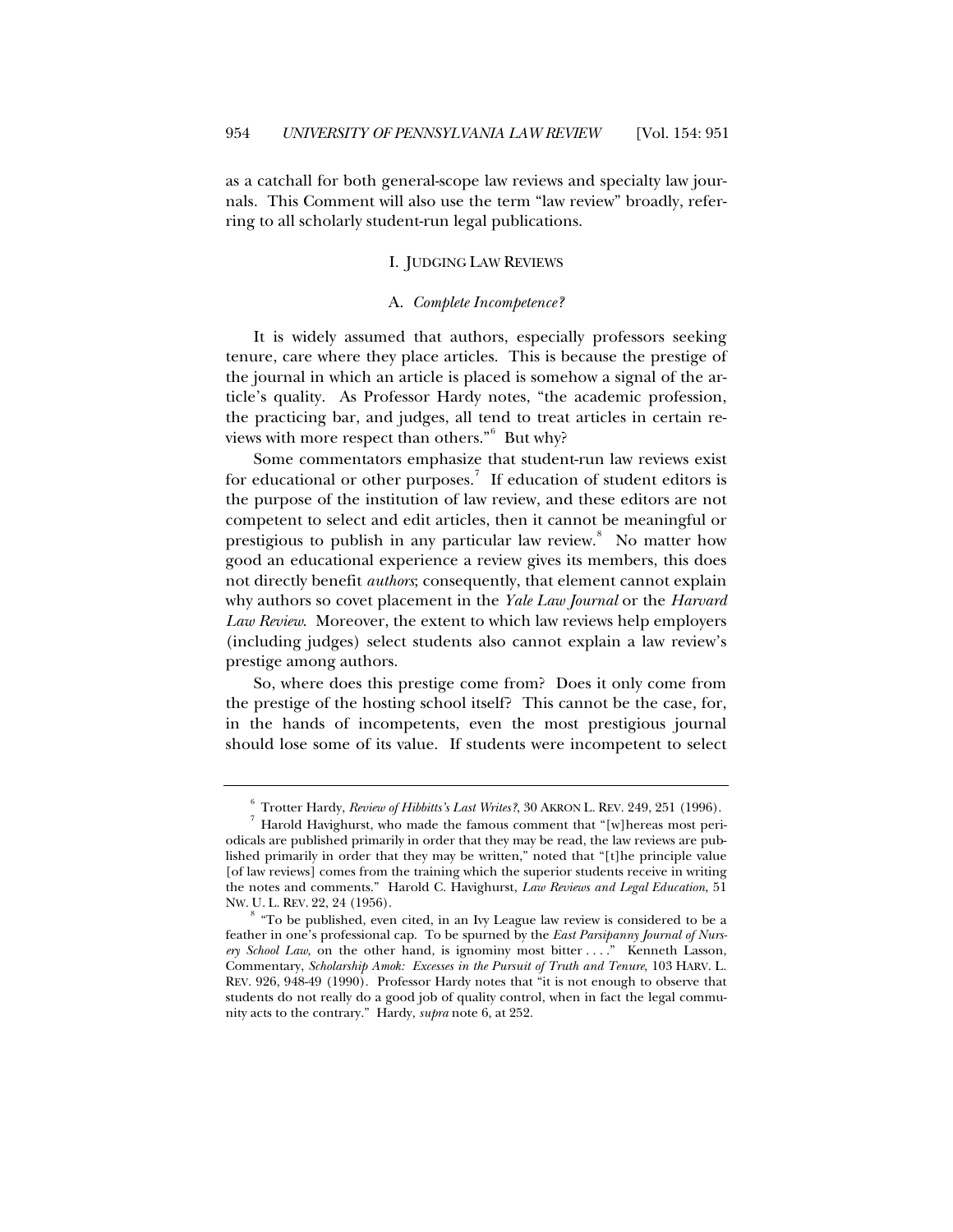articles—or if they decimated articles during editing—then an immediate loss in quality would show. The "wrong" articles would be published. Certainly, legal academics, at least, are discriminating enough to tell. So, it simply cannot be that students are incompetent in run-ning scholarly journals.<sup>[9](#page-4-0)</sup> The long-standing and little-changing hierarchy of prestige *among authors* maintained by law reviews is proof itself.

It may be that the true critique of law reviews is not that they are entirely incompetent, but that individual mistakes are too numerous—that students are generally competent, but their error rate is too high. Put more fully, *Harvard Law Review* publishes superb scholarship on average, but in any given volume there is an article or two that "shouldn't be there." The error rate is low enough such that scholarship published in law reviews produces valuable contributions to legal scholarship, but at a level that makes critics wonder whether the system is optimal. This critique is more logical; I take this to be the idea underlying the critique advanced by Judge Posner.

### B. *The Posner Critique: Interdisciplinary Incompetence*

Specifically, Posner states that "[m]ost articles by law professors today are still, as they were a century ago, rather narrowly, conventionally doctrinal. . . . Good law students can evaluate and improve such articles today as always. But . . . many law faculty today have, for good or ill, broken the doctrinal mold."<sup>[10](#page-4-1)</sup> He argues that students have sufficient exposure to doctrinal analysis to be competent as editors of law review articles that focus on such analysis, once the breadand-butter of law reviews.

<span id="page-4-0"></span><sup>&</sup>lt;sup>9</sup> In fact, a 1991 survey revealed that professors evaluated law reviews as rather modestly meeting their scholarly goals, which include stimulating academic interest, suggesting theoretical frameworks for analysis, and identifying new approaches or developments in specific legal topics. *See* Stier et al., *supra* note 3, at 1495 ("The responses certainly do not establish that law reviews are wildly successful at achieving any of the listed goals. But neither do they support a finding that law reviews fail to meet any of those same goals."). The survey is over a decade old, and the sample size of professors was under one hundred; yet it helps show that even when law reviews are criticized for being inadequate, many still find them useful. Unsurprisingly, survey "[p]articipants who had published in student-edited journals were more likely to support student selection of articles than were those who had published in other journals." *Id.* at 1504; *see also id.* at 1502-04 (reporting survey results showing that the majority of attorneys, professors, and judges approve of having students edit law reviews).

<span id="page-4-1"></span><sup>10</sup> Posner, *Against Law Reviews*, *supra* note 1, at 57.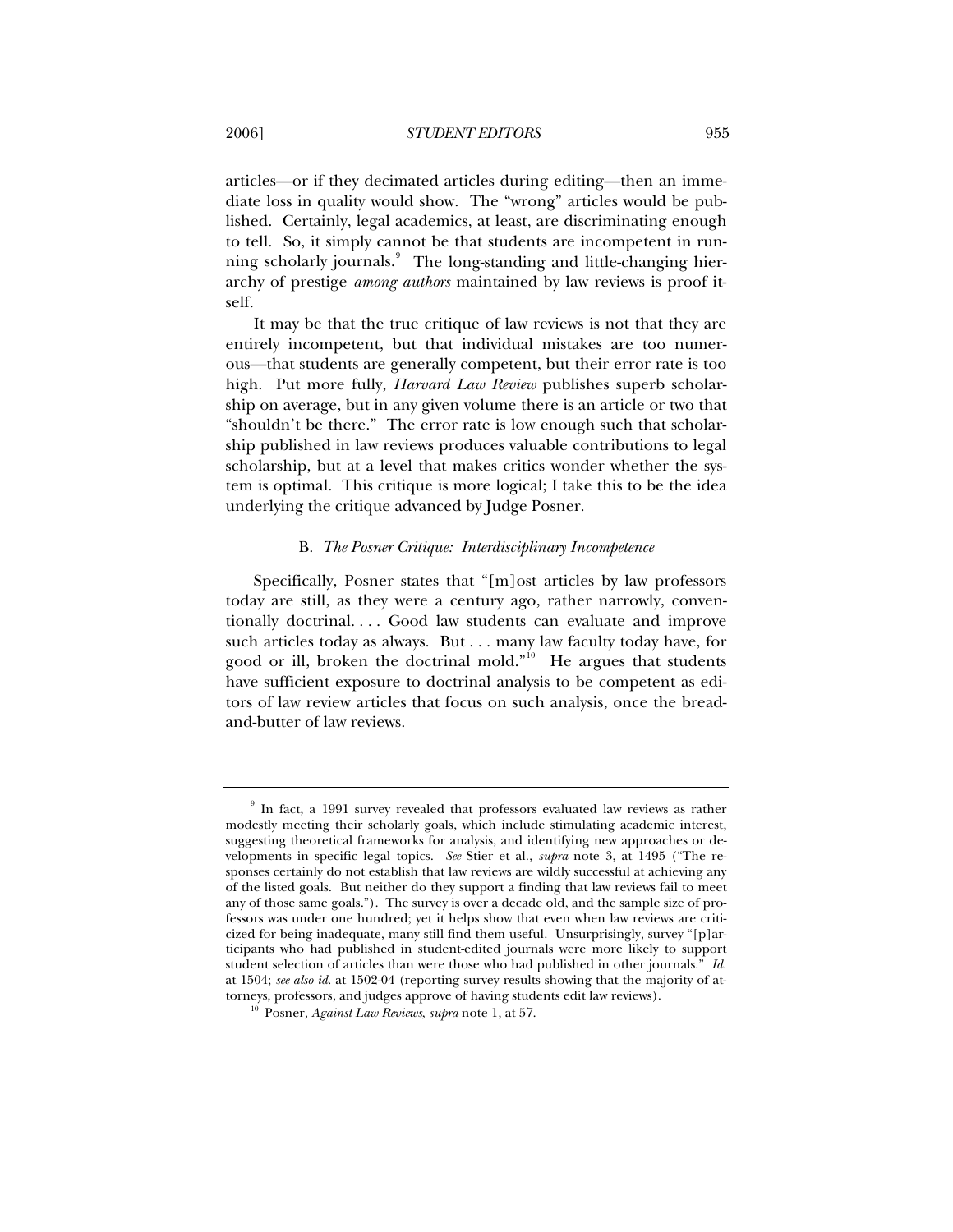However, when it comes to interdisciplinary topics, Posner says, law students are not competent to select publishable articles, complaining that their error rate is too high. "The principal nondoctrinal subfields of law are economic analysis of law, critical legal studies, law and literature, feminist jurisprudence, law and philosophy, law and society, law and political theory, critical race theory, gay and lesbian legal studies, and postmodernist legal studies." $11$  Posner believes that students are not prepared to handle any of these subjects, and as a result, student editors are "now dealing with a scholarly enterprise vast reaches of which they [can] barely comprehend."<sup>[12](#page-5-1)</sup>

At the least, says Posner, to sustain the value that student-run law reviews bring to legal scholarship, law reviews should accept doctrinal articles only.<sup>[13](#page-5-2)</sup> Other critics have advocated changing the dominant

<span id="page-5-1"></span><span id="page-5-0"></span><sup>&</sup>lt;sup>11</sup> Posner, *Future of the Law Review, supra* note 1, at 1133.<br><sup>12</sup> *Id.* Others have voiced similar concerns in the past. *See* Cramton, *Faculty-Edited Law Reviews*, *supra* note 1, at 3 (noting that "the myth of the omnicompetent generalist lawyer" has no validity concerning theoretical and interdisciplinary scholarship, since even "the most experienced and able faculty members do not claim competence over the entire realm of legal scholarship"). Almost two decades ago, Professor Cramton declared that "[l]aw today is too complex and specialized . . . and legal scholarship is too theoretical and interdisciplinary" for students to be competent as editors. Cramton, *Remarkable Institution*, *supra* note 1, at 7. In 1955, Professor Arthur Nussbaum stated:

Labor law, taxation law, corporation and trust law, public control of business, etc., are steadily developing new and intricate problems; legal philosophy is being paid far more attention than in the past; [then-current international relations have made necessary] . . . investigation of international and foreign law. Students may not have acquired the knowledge and maturity to handle those trends adequately as independent editors.

Arthur Nussbaum, *Some Remarks About the Position of the Student-Editors of the Law Review*, 7 J. LEGAL EDUC. 381, 381 (1955).

<span id="page-5-2"></span> $^{13}$  In all fairness, I should say that Posner recommends that law reviews have a presumption in favor of doctrinal scholarship, and that they use referees for interdisciplinary articles. Posner, *Future of the Law Review, supra* note 1, at 1136. The effect—and intent—of this suggestion would be to decrease dramatically the number of interdisciplinary articles published in student-edited reviews.

Another perspective on the proper focus of law reviews came from Judge T.S. Ellis, who argued that, while students should focus on practical developments in the law, whether doctrinal or interdisciplinary, they should leave lofty theoretical matters to faculty-edited journals. *See* T.S. Ellis, III, *Student-Edited and Faculty-Edited Journals in the Marketplace of Legal Ideas: A Reply to Professor Dekanal*, 57 UMKC L. REV. 246, 247 (1989) (discussing the distinct niches of student-edited and faculty-edited law reviews).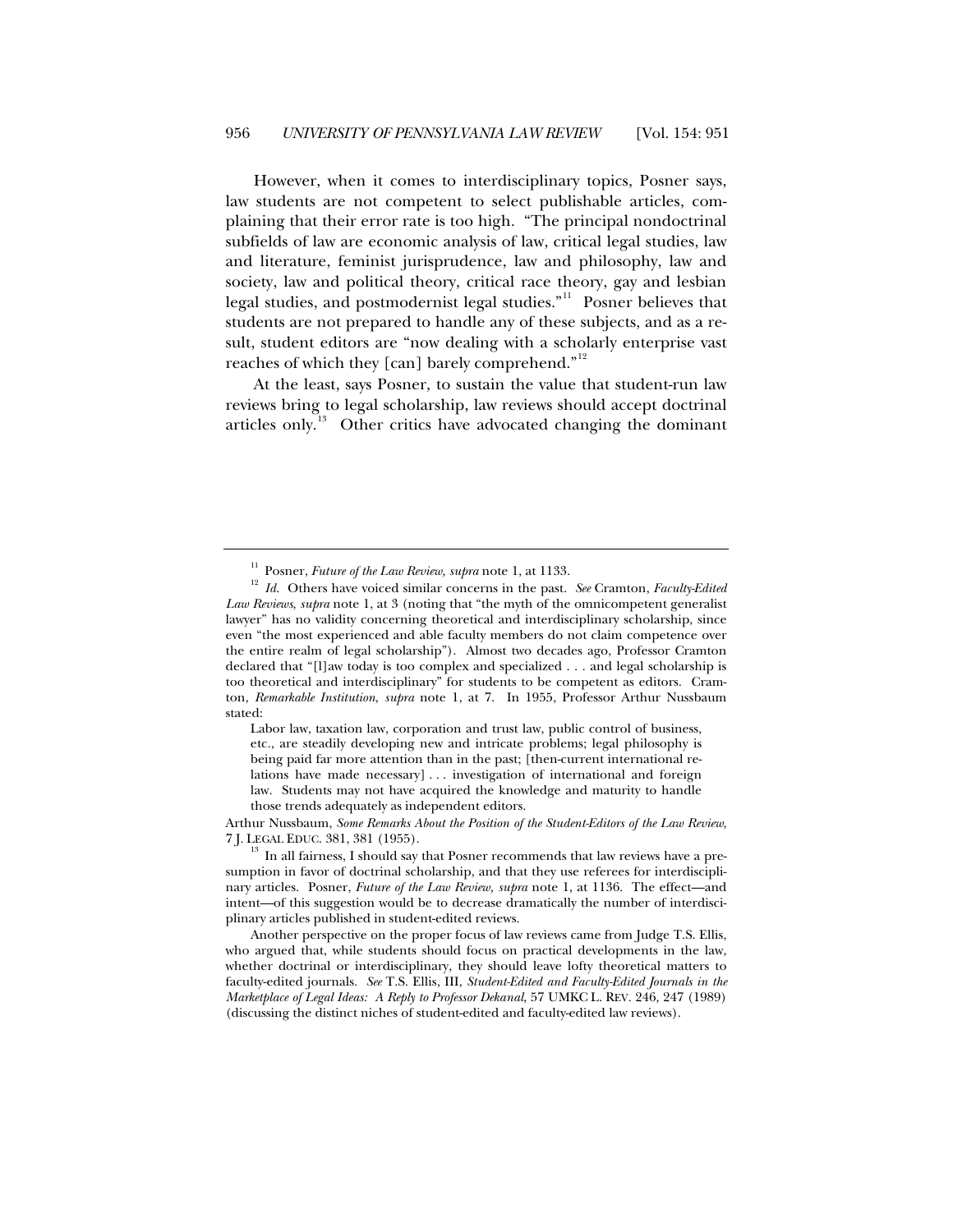law review form by increasing faculty supervision, $14$  or moving away from student editorship altogether.<sup>[15](#page-6-1)</sup>

Underlying the opinions of Posner and others seems to be the assumption that if students select the "wrong" articles for publication, legal scholarship is harmed. Scholars will be deceived if they assume that all articles published in a top-tier law review are fully vetted and excellent papers. Moreover, it has been pointed out that when faulty empirical research is published, scholars end up wasting time rebutting the published work and exposing its errors.<sup>1</sup>

To be sure, legal scholarship would be harmed if students selected articles that were so ill-conceived that they did not present valid theses or used erroneous methodologies. As suggested in Part I.A, however, it is unlikely that students are selecting articles far outside the realm of

Lindgren, *Manifesto*, *supra* note 1, at 535; *see also* Posner, *Against Law Reviews*, *supra* note 1, at 57 ("Ideally, one would like to see the law schools 'take back' their law reviews, assigning editorial responsibilities to members of the faculty. Students would still work and write for the reviews, but they would do so under faculty supervision."); Lindgren, *Reform*, *supra* note 1, at 1125-29 (proposing several models for faculty involvement); Jonathan Mermin, *Remaking Law Review*, 56 RUTGERS L. REV. 603, 621-22 (2004) (arguing that faculty should have input in the article selection process); *cf.* Afton Dekanal, *Faculty-Edited Law Reviews: Should the Law Schools Join the Rest of Academe?*, 57 UMKC L. REV. 233, 234 (1989) (suggesting that since faculty involvement has declined, so has the quality of law reviews); John G. Kester, *Faculty Participation in the Student-Edited Law Review*, 36 J. LEGAL EDUC. 14, 15-16 (1986) (same). *But see* James W. Harper, *Why Student-Run Law Reviews?*, 82 MINN. L. REV. 1261, 1289-93 (1998) (rebutting Professor Lindgren's arguments for faculty involvement in student-run reviews).

<span id="page-6-1"></span><sup>15</sup> There have been many calls for faculty-edited law reviews. *See, e.g.*, Cramton, *Faculty-Edited Law Reviews*, *supra* note 1, at 3 (suggesting that law reviews should be completely faculty-run, although students might be permitted to edit articles in a student note section). Professor Hibbitts has advocated doing away with journals completely and self-publishing on the web. Bernard Hibbitts, *Goodbye to All That?: The Provenance and Prospects of the Law Review*, 28 LAW LIBR. 134, 137 (1997). <sup>16</sup> *See* Michele Landis Dauber, *The Big Muddy*, 57 STAN. L. REV. 1899, 1910-11

<span id="page-6-0"></span><sup>14</sup> *See* Randy E. Barnett, *Beyond the Moot Law Review: A Short Story with a Happy Ending*, 70 CHI.-KENT L. REV. 123, 130-31 (1994) (suggesting that faculty become more involved in the reviews at their schools). Professor Lindgren has also stated:

<sup>[</sup>W]e must begin to take responsibility for the monster that our predecessors created. We should begin to reassert control over the law reviews. This includes formally instructing student editors at our own schools about the proper role of editors of scholarly journals. We should encourage a maximum role for faculty in article selection.

<span id="page-6-2"></span><sup>(2005) (</sup>arguing that *Stanford Law Review*'s publication of a highly controversial antiaffirmative action article was a mistake, requiring scholars to spend time investigating and refuting the article's thesis). Professor Dauber believes that Richard H. Sander's article, *A Systemic Analysis of Affirmative Action in American Law Schools*, 57 STAN. L. REV. 367 (2004), would not have been published but for the lax standards of law review article selection, and that the American media's subsequent publicizing of the article has been harmful to the American public. *Id.* at 1911-12.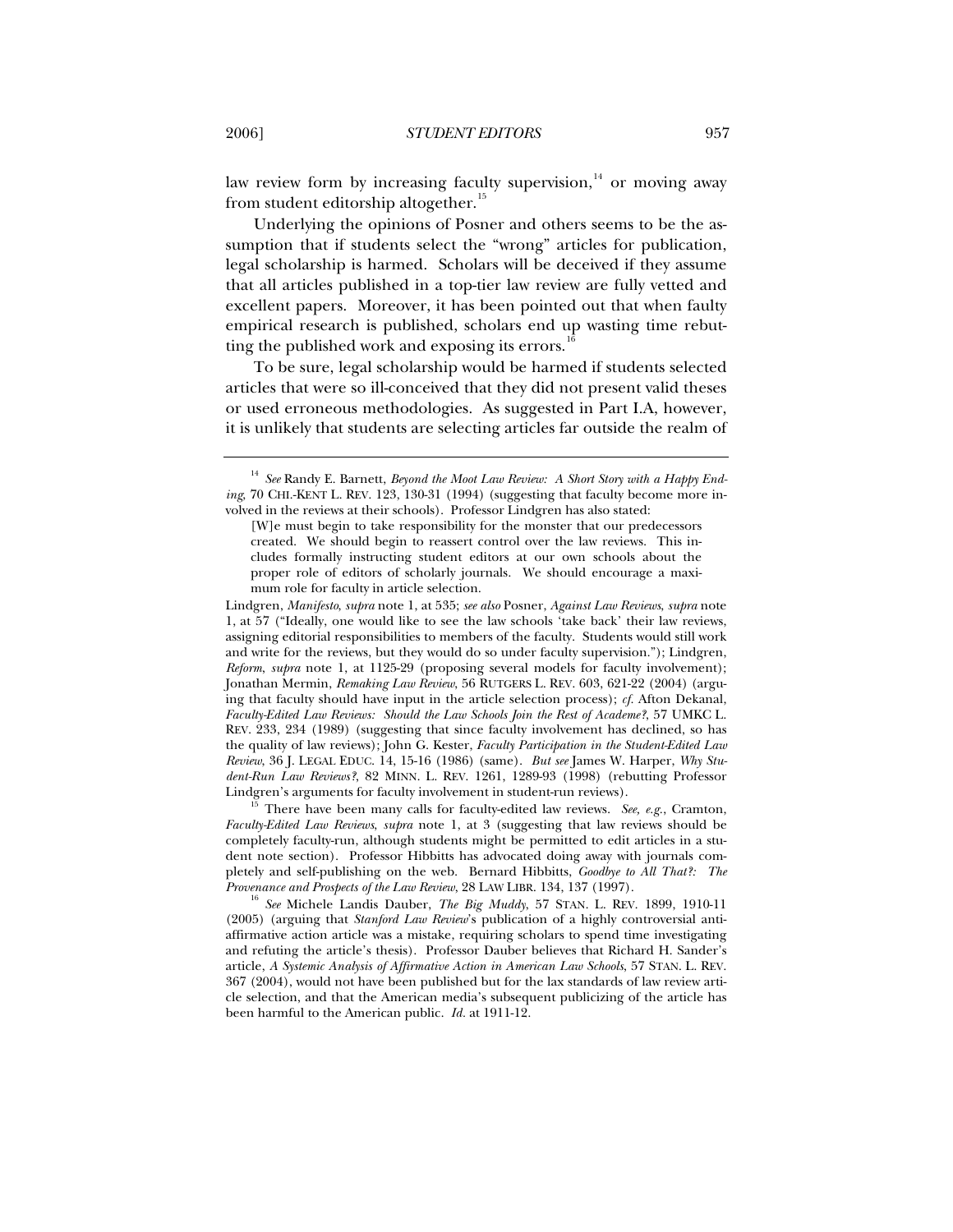acceptable scholarship. Though many may disagree over the worth of an article, such pieces can still positively contribute to legal scholarship. For example, the conclusions that are drawn from empirical research are often subject to interpretation. Just because an article's premises may be challenged does not make the article invalid.

This Comment asserts that students are fully competent to identify valid articles, whether doctrinal or interdisciplinary. An article is valid if its conclusions follow logically from its premises. Although a reader might not ultimately be convinced of the substance of the article's argument, it is nonetheless sound. To say that students are competent to identify valid articles does not mean that students are competent to identify the "best" scholarship among submissions. Frankly, ranking articles for "correctness" and "significance" of content is dangerous business; these are such subjective measures that it is difficult to avoid making decisions based on one's own interests or academic leanings. Even among professors, evaluation of any given article would vary.

#### C. *Differing Conceptions of the Meaning of Article Placement*

Posner's criticisms also appear to rely on an assumption that law reviews do (and should) exist within a strict hierarchical structure, in which the most meritorious of articles are published in the most prestigious of reviews. According to this view, where an article is placed in that structure is meaningful; a well-written and well-founded article merits higher placement among law reviews. If students actually place an article lower than it should be placed, then the students of the higher ranked law review rejecting the article have erred. However, a system in which law reviews only publish scholarship appropriate to their tier in the hierarchy is merely an ideal. Not only do assessments of quality vary among individual professors, but the readership also includes legal practitioners, whose own assessments of article quality vary as well. Given the subjective nature of quality, is there any reason why there *should* be a rigid hierarchy of publications according to quality?

Law reviews respond to this difficulty by striving to collect a portfolio of strong, varied articles, all the while recognizing the necessary difference of opinion about overall quality that is inherent in the process. Law reviews compete by trying to attract the best portfolio of articles—the best collection among submissions that would appeal to varied critical readers. Not every article will make every reader happy. Instead of harming legal scholarship, such a system encourages a more robust body of scholarship. When student editors "err" in arti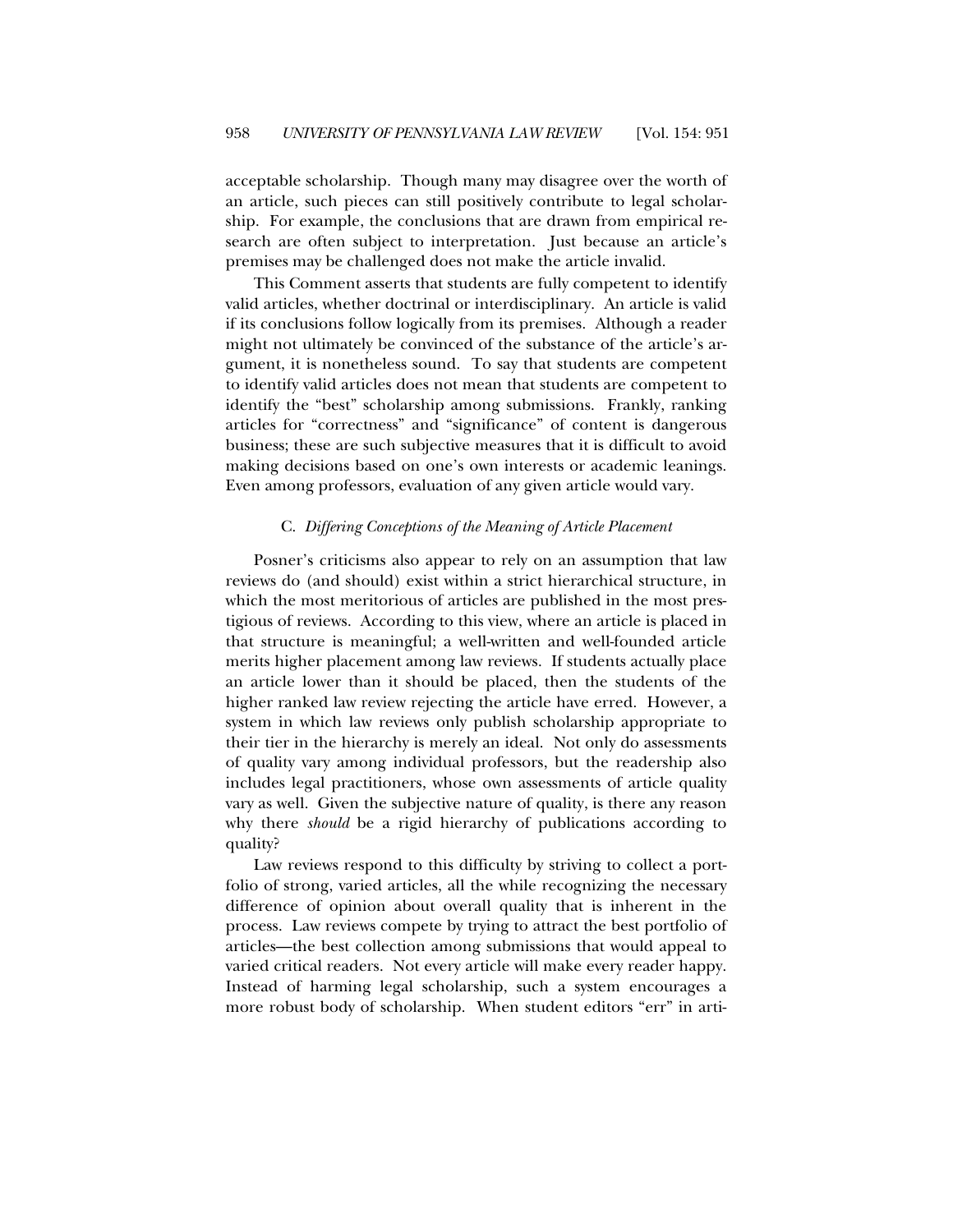cle selection, this can allow controversial ideas to surface for discussion, allowing alternative perspectives and methodologies to be analyzed and critiqued. This is of great benefit to legal scholarship.

It also means, of course, that the quality of every article is not always equal to the prestige of the law review in which it appears, despite the fact that the prestige of the journal on the whole depends on the overall combined quality of articles selected. Reader beware: critical thinking should not be abandoned when opening the covers of the *Harvard Law Review*. Readers can be confident, however, that no matter how controversial an article is, *Harvard Law Review* editors have ensured that it at least presents a valid argument.

In sum, to the extent that the Posner critique rests on the ideal of having a rigid hierarchy of law reviews where only the most meritorious interdisciplinary articles are published by the top reviews, that critique is misguided. The issue is not whether students are competent to select only the "best" articles, but whether student editors are able to determine whether a given article meets a basic threshold of validity, thereby creating a portfolio of valid articles for dissemination to the legal community.

### II. ARTICLE SELECTION

Much of the criticism of law reviews is directed specifically at the article selection process. First, critics charge that students are "not well equipped" to select articles, because they lack expertise in a broad array of subjects. $17$  The articles submitted cover so many areas of law and other fields that there is a low probability of having even one editorial board member with sufficient background knowledge. Moreover, even if some students have been exposed to a field, they have not yet developed the skills necessary to evaluate its scholarship. Modern articles focus more on theory, and refined theoretical arguments that draw on philosophy, economics, and other social sciences require a different analytical toolset than that taught in law classes.<sup>[18](#page-8-1)</sup>

<span id="page-8-0"></span><sup>17</sup> *See supra* note 2. *But see* John Paul Jones, *In Praise of Student-Edited Law Reviews: A Reply to Professor Dekanal*, 57 UMKC L. REV. 241, 242 (1989) ("Even if professing has given us some expertise useful in evaluating ideas in manuscripts, that expertise is relatively narrow. . . . To hew to a standard of editing by subject matter experts, a law review run by professors would have to limit its scope, or enlist the entire faculty for the editorial board.").

<span id="page-8-1"></span><sup>18</sup> *See* Posner, *Against Law Reviews*, *supra* note 1, at 58 (declaring that since the "analytical core" of interdisciplinary fields of legal studies is not legal, "the law review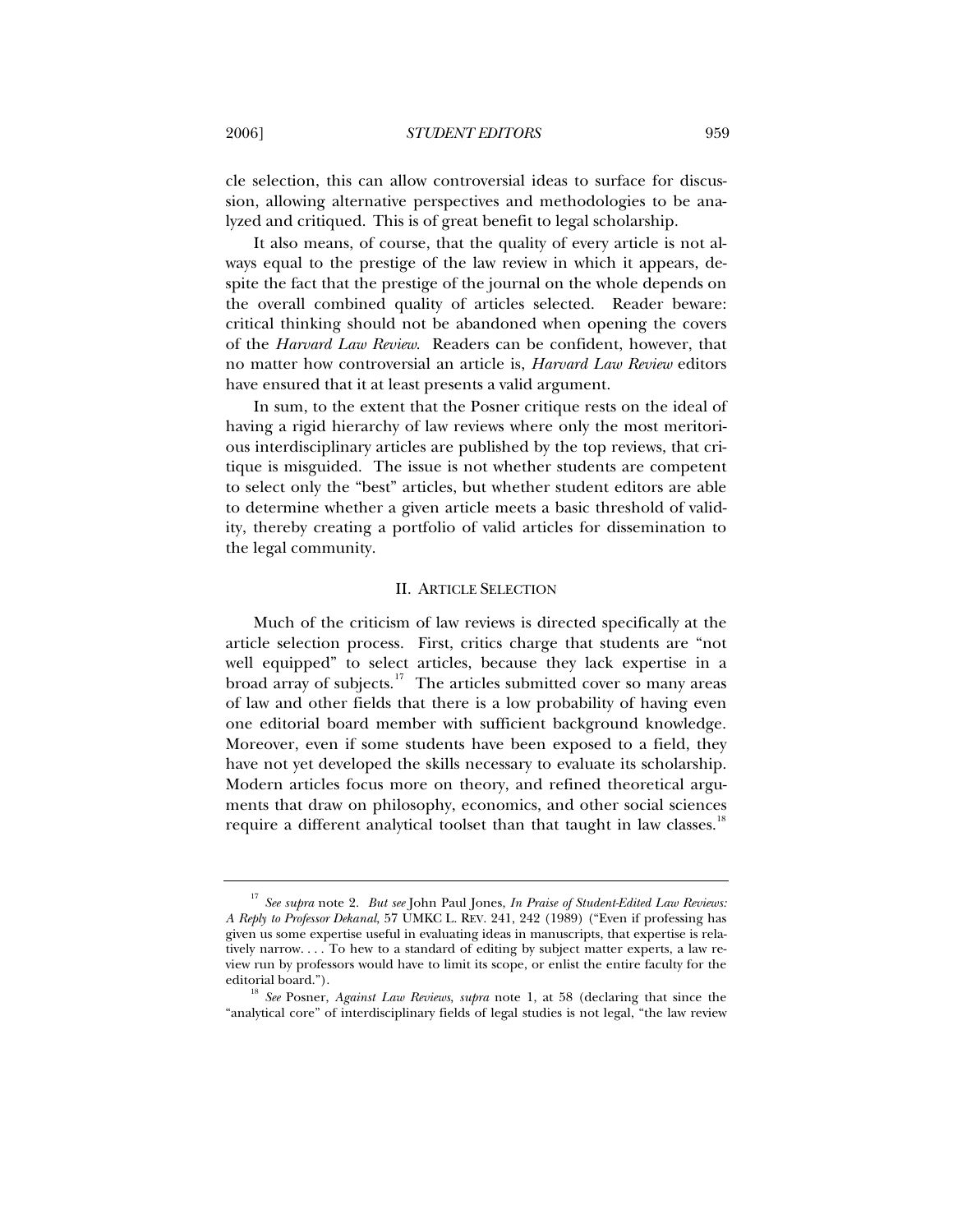The result, says Posner, is that "many interdisciplinary articles are pub-lished that have no merit at all."<sup>[19](#page-9-0)</sup>

In addition, others have argued that student independence pre-vents consultation of faculty for assistance in selecting articles.<sup>[20](#page-9-1)</sup> Instead, students use arbitrary measures for selection $21$  or base decisions on personal topical preferences. $22$  Especially for reviews that receive several hundred or more manuscripts,<sup>[23](#page-9-4)</sup> the selection process "must" be arbitrary.<sup>[24](#page-9-5)</sup>

First, it is helpful to describe what the selection process seeks to identify. The critique of student capability may sound sensible to many: because the article selection process is *complex*, anyone young and inexperienced will have difficulty with it. The truth is, however, that article selection is not too difficult a task for law students. Decid-

<span id="page-9-2"></span><sup>21</sup> Posner points out that students can "indulge their whims, and thus  $\dots$  publish the 'tenure article' of a junior professor—-not because it was a good article but because he was a popular teacher or the editors felt sorry for him and did not want to see him fired." Posner, *Against Law Reviews*, *supra* note 1, at 57. Especially because students are not able to weigh the merits of interdisciplinary articles, selection criteria are now made up of political and other inappropriate criteria, such as the reputation of the author, the author's politics or host school, the "author's commitment to genderneutral grammatical forms, . . . a desire for equitable representation for minorities and other protected or favored groups, the sheer length of an article, [and] the number and length of the footnotes in it . . . ." Posner, *Future of the Law Review, supra* note 1, at 1133-34 (footnote omitted). Lindgren concurs that students are more impressed by longer articles with more footnotes. *See* Lindgren, *Manifesto*, *supra* note 1, at 531 ("[T]he extraordinary length of most legal articles is a reflection of the need to impress students."). *But see* Top Law Reviews To Limit Length of Articles, TaxProf Blog, http://taxprof.typepad.com/taxprof\_blog/2005/02/top\_law\_reviews.html (Feb. 2005) (describing the commitment of eleven law reviews to shorter article lengths).

<span id="page-9-3"></span>2005) (describing the commitment of eleven law reviews to shorter article lengths). 22 *See* Carl Tobias, *Manuscript Selection Anti-Manifesto*, 80 CORNELL L. REV. 529, 530 (1995) ("[M]ost editors possess strong predilections and act on them compulsively when making publication offers. One set of substantive preferences involves hot, trendy or cute topics.").

<span id="page-9-4"></span><sup>23</sup> The *University of Pennsylvania Law Review* receives approximately 2000 submissions annually. About the Law Review, University of Pennsylvania Law Review, http://www.pennlawreview.com/history.php (last visited Feb. 20, 2006).

<span id="page-9-5"></span> $h^2$  In explaining why article selection is unpredictable, Professor Tobias says that "[t]oo few articles editors, who have too little time and too little understanding . . . must review too many pieces, too few of which the law journals can publish." Tobias, *supra* note 22, at 530.

<span id="page-9-0"></span>editor cannot get much mileage from what he or she has learned about legal reason- $\lim_{a \to 0} \frac{1}{19}$  *Id.* 

<span id="page-9-1"></span><sup>&</sup>lt;sup>20</sup> *See* Jordan H. Leibman & James P. White, *How the Student-Edited Law Journals Make Their Publication Decisions*, 39 J. LEGAL EDUC. 387, 390 n.21 (1989) ("[T]he critics of the institution of law review appear to assume a low or nonexistent faculty input into the article selection process. In our study of current practices, however, we found substantial faculty input at the better-known schools.").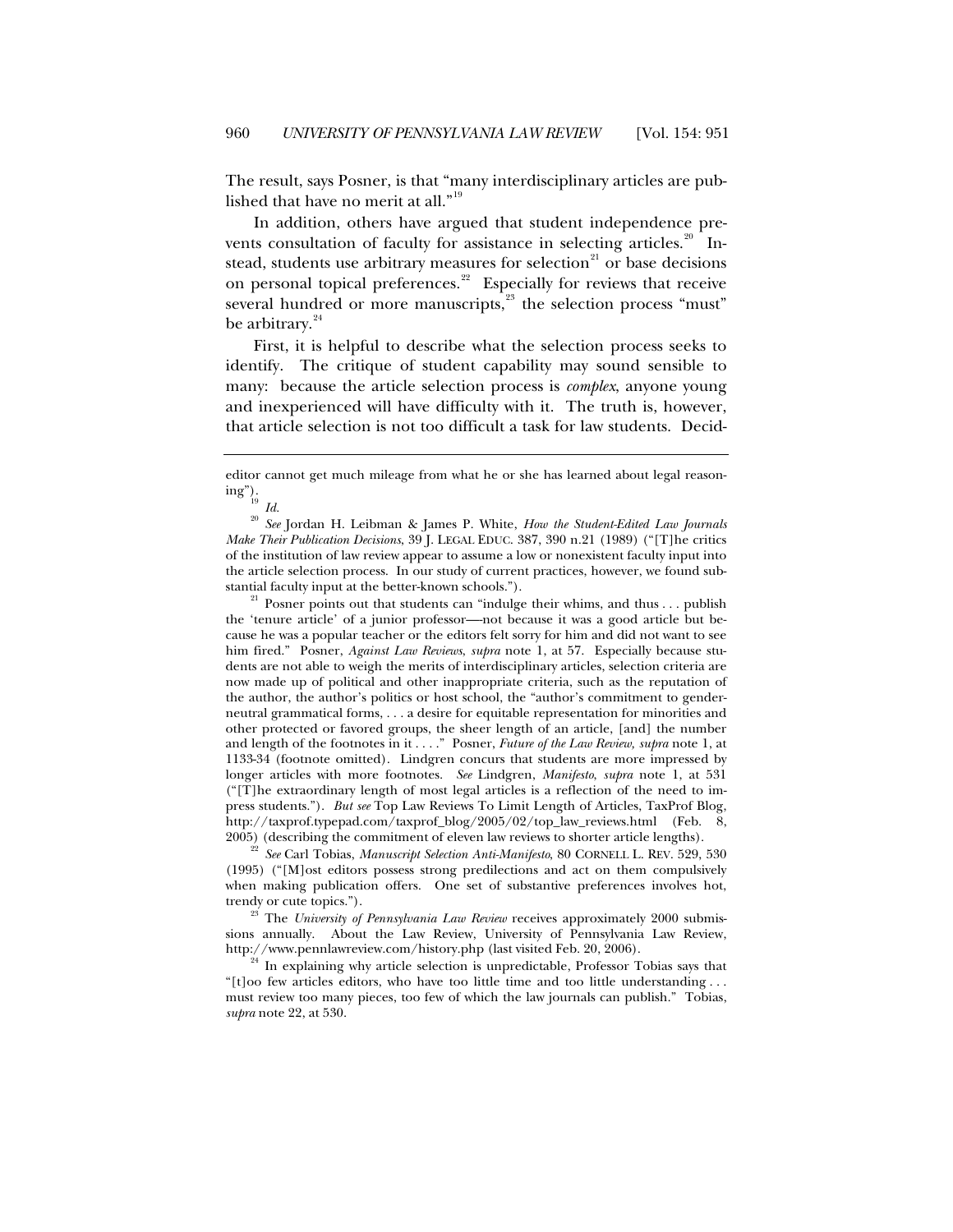ing whether or not an article is desirable is not an elusive process requiring a refined professional judgment, honed through years of apprenticeship and experience. It is not even like wine tasting or artgallery visiting, where a certain kind of "taste" or "eye" is needed.

In fact, article selection is more like exam grading. Students often complain about the "randomness" of grades-–or about their inaccu-racy.<sup>[25](#page-10-0)</sup> Professors assert that grades are useful in identifying whether students understand and can apply certain concepts. Since students realize that essay exam responses vary in so many ways, they conclude that the process of grading must be complex and prone to error. Professors respond by describing their systems for grading, of which there are many. They claim that since the metrics used to assign grades are clearly identified and evaluated individually, the process is more scientific and reliable than students think. And, they point out, the good exams and bad exams are easy to identify. It is only the ones in the middle that are difficult.<sup>[26](#page-10-1)</sup>

Similarly, by identifying the attributes that are desirable for articles and evaluating them along those dimensions, student editors easily eliminate many from consideration and sort the remainder. $27$ When we consider exactly how the selection process works, the issue is demystified, and the question becomes whether students are capable of evaluating the individual criteria that comprise a desirable scholarly article.

Generally, editors selecting articles look for those that are appropriate for their particular law review, have a high quality of scholar-ship, and are timely and interesting.<sup>[28](#page-10-3)</sup> Whether editors are students or

<span id="page-10-0"></span><sup>25</sup> *See* E. Joshua Rosenkranz, *The Empire Strikes Back*, 22 ST. MARY'S L.J. 943, 947 (1991) ("[G]rades so often have so little to do with how much a student has prepared or how well she knows the material that it all seems futile . . . .").<br><sup>26</sup> "[T]here are close calls at the margin. There is no bright line between a B and

<span id="page-10-1"></span>a B+. But that does not make the entire process flawed and arbitrary." Michael Vitiello, *Journal Wars: Obi-Wan Kenobi Speaks*, 22 ST. MARY'S L.J. 927, 933 (1991). This is precisely the point about article selection. 27 *But see* Erik M. Jensen, *The Law Review Manuscript Glut: The Need for Guidelines*, 39

<span id="page-10-2"></span>J. LEGAL EDUC. 383, 383 (1989) (noting that because multiple simultaneous submission is allowed, there are just too many articles to consider in a disciplined fashion "even after the chaff has been discarded," regardless of whether the consideration is done by students or faculty).

<span id="page-10-3"></span> $28$  I have developed these criteria based on my own opinions and observations as an editor of two law reviews, discussions with others who have been involved in the article selection process, and a survey of literature available on article selection. *See* Telephone Interview with Ruth Sternglantz, Articles Editor, University of Pennsylvania Law Review, Vol. 153 (Dec. 25, 2004) (discussing law review management and article selection processes); Interview with Indraneel Sur, Articles Editor, University of Penn-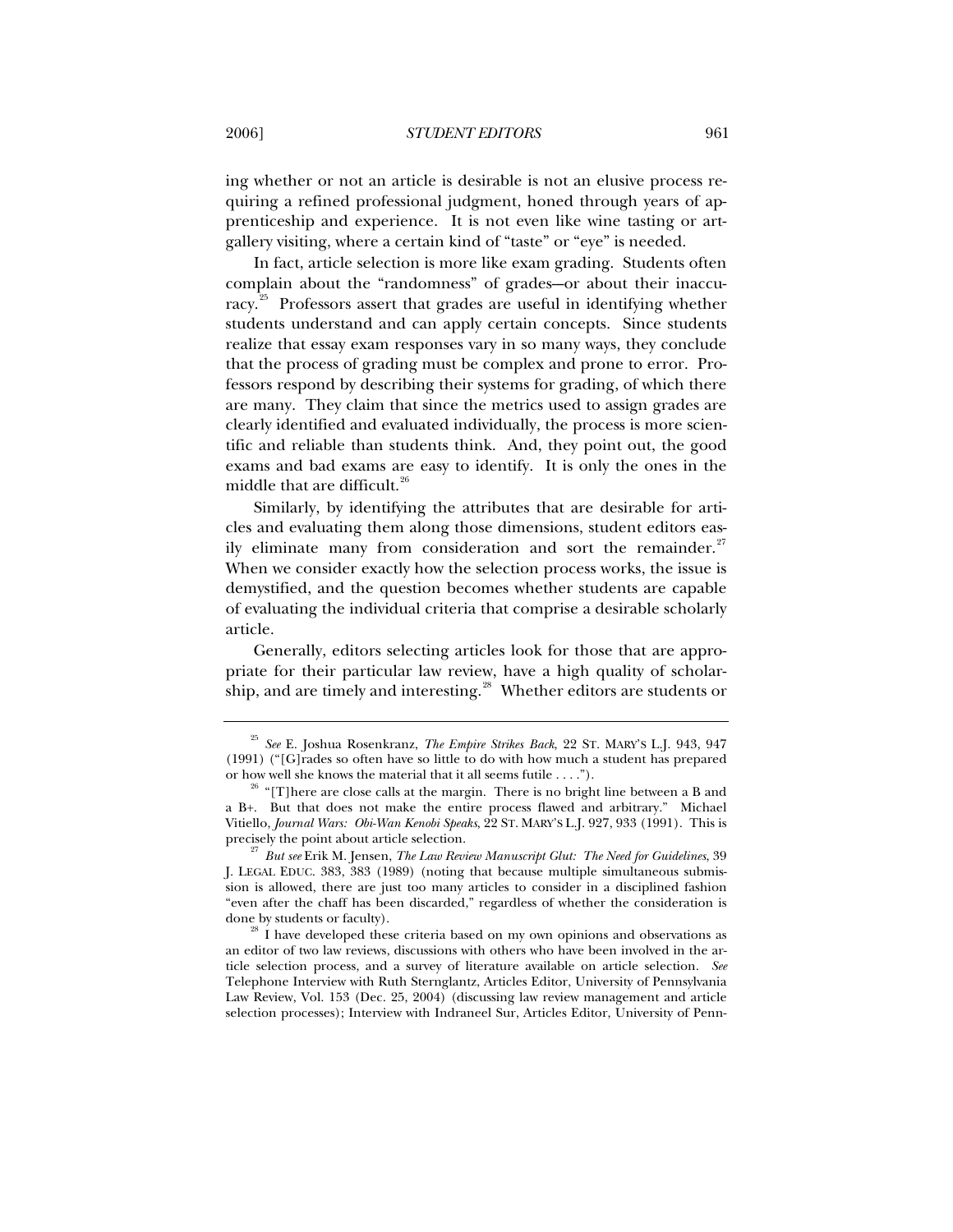faculty, these criteria are important and appropriate.<sup>[29](#page-11-0)</sup> The following sections describe each of these three main requirements and whether students are indeed capable of evaluating them. Note that what follows describes the general process that law reviews use and shows how that system makes the article selection process effective toward the goals discussed in Part I.

### A. *Appropriateness*

It may seem too obvious, but not all scholarly articles are appropriate for law review publication, and this is determined by both the targeted audience and general character of each publication. Articles must have an appropriate scope of issues and should be relevant to the review's geographical reach. An article addressing a specific point of law may be preferable to those reviews with a more specialized focus, and articles addressing overall changes in a field of law will be more desirable to reviews with a more general focus. These considerations stem from the law review's own identity, and students are as competent to evaluate them as more experienced scholars.<sup>[30](#page-11-1)</sup>

Another important element of the appropriateness of an article is its understandability. Since law reviews have a wider readership than other fields' journals,<sup>[31](#page-11-2)</sup> an esoteric article that would be understand-

<span id="page-11-2"></span>a faculty reviewer should not be used to make the ultimate publication decision. *Id.* <sup>31</sup> *See* Dolores K. Sloviter, Commentary, *In Praise of Law Reviews*, 75 TEMP. L. REV. 7, 7 (2002) ("Law reviews play different roles for readers in different positions. They are

sylvania Law Review, Vol. 153, in Phila., Pa. (c. Jan. 21, 2005) (discussing the ideas in a previous draft of this Comment); *infra* note 63 (providing citations to articles discussing selection criteria). The selection criteria enunciated in this paper generally comport with the criteria described by those I have interviewed, however the analysis is my own and may not reflect the opinions of those individuals. Similarly, the criteria are not reflective of the policies of the *University of Pennsylvania Law Review* or the *Journal of Animal Law & Ethics*. The *University of Pennsylvania Law Review* has not enunciated a policy for article selection, and the *Journal of Animal Law & Ethics* has not yet developed one.<br> $29$  In order to achieve these goals, a number of elements must be considered. For

<span id="page-11-0"></span>example, to be of sufficient quality, an article must be well-written, unique, well-<br>researched, and well-analyzed (logical and valid).

<span id="page-11-1"></span> $\sigma$  In arguing for a more limited role for faculty involvement in the article selection process in Canadian law reviews (where faculty involvement is the norm) former *Alberta Law Review* Editor-in-Chief Larissa Katz emphasizes that students are "[f]amiliar with the history of the review, its recent and upcoming publications, and most importantly its mission, [and] they are in the position to say that a particular kind of paper on a particular topic meets the law review's peculiar criteria and thus should be published." Larissa Katz, *The Law Review Mission: A Student Editor's Point of View*, 39 ALTA. L. REV. 684, 686 (2001). She points out that "a [faculty] reviewer is not responsible for the internal consistency and the direction of a law review." *Id.* Therefore, she believes,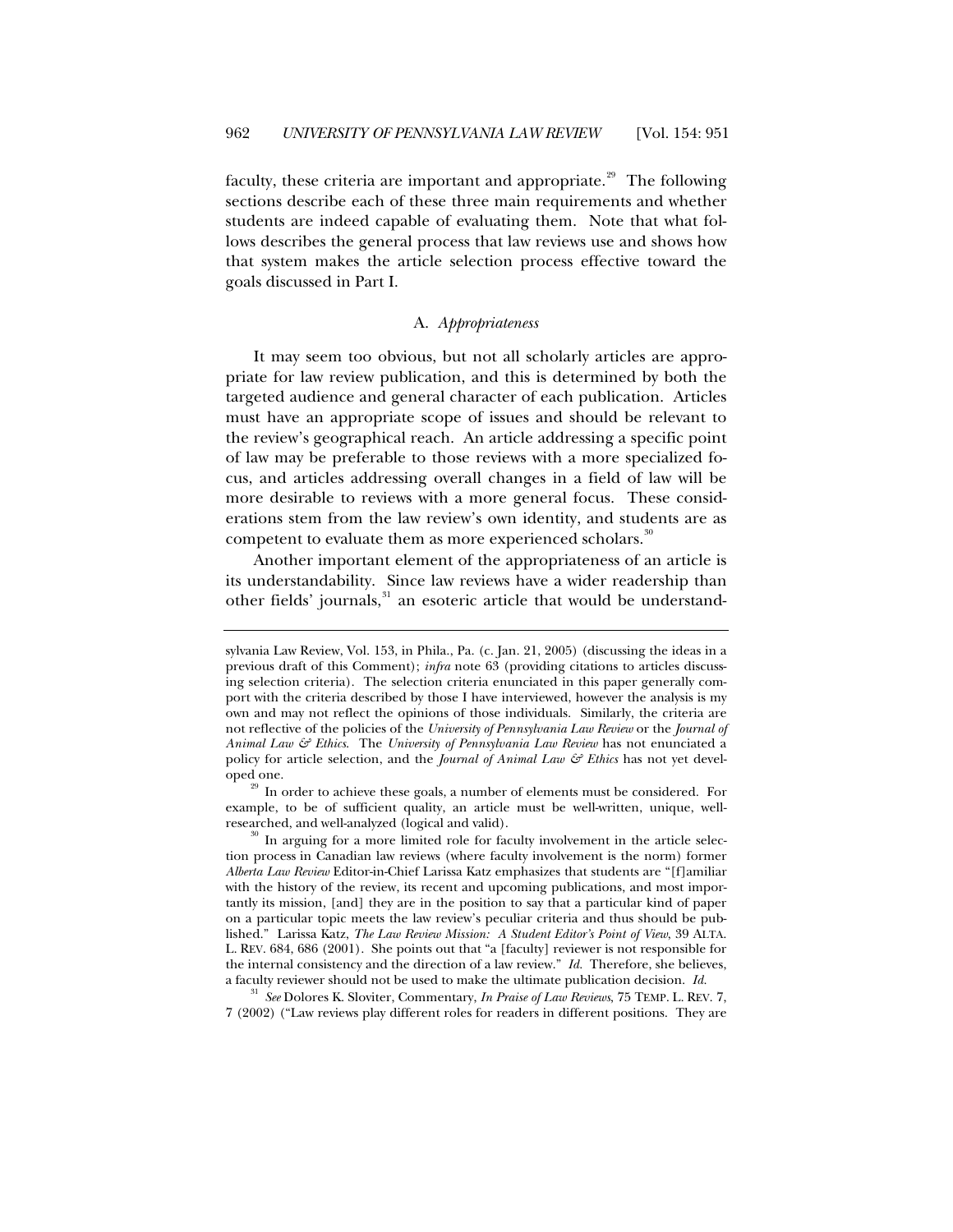able only to experts might not be appropriate, $32$  even if it were groundbreaking and timely. Students are particularly well-equipped to evaluate this point. An article that is intelligible to a student editor will "make sense to a tax lawyer who needs to understand the implications of a family law doctrine, or to a recent judicial appointee who spent twenty years doing securities work . . . . It will also be accessible to *any* academic, no matter how specialized that academic has be-come."<sup>[33](#page-12-1)</sup>

#### B. *Quality of Scholarship*

Concerning the quality of the piece, it is important that the article be well-written and unique. While these qualities are subjective, students are not at a disadvantage in discerning writing quality, $34$  and the well-developed "preemption check" process reveals whether a thesis is unique. In fact, here is where process is designed to overcome the limits of student knowledge.

Upon first read, a student may not know whether an idea is fresh. Before a law review will accept the piece, however, the student who champions the piece must troll through the previous literature in the topic to specifically identify whether the idea has been developed before. This can be time-consuming, but happily, legal literature is wellindexed. For those articles addressing nonlegal topics, the student's task is harder, but not impossible. There are many resources available to law students to research interdisciplinary topics.<sup>[35](#page-12-3)</sup>

<span id="page-12-3"></span><sup>35</sup> In addition, there are techniques which make this search easier. For instance, a good starting place is often the sources cited within the article itself—these will likely point to references to begin the preemption check.

a source of commentary on legal issues for legal scholars, practitioners, students, and judges."); *see also* Stier et al., *supra* note 3, at 1483-84 (presenting the results of a survey of attorneys (Stanford alumni), judges, and professors that reveals that professors consult law reviews most frequently).

<span id="page-12-0"></span><sup>32</sup> *See* Harper, *supra* note 14, at 1285-88 (arguing that, because it serves practical purposes, legal scholarship should not be esoteric); Phil Nichols, Note, *A Student Defense of Student Edited Journals: In Response to Professor Roger Cramton*, 1987 DUKE L.J. 1122, 1130 (1987) ("[I]t is important that law review material be accessible to its larger audience.").

<span id="page-12-1"></span><sup>33</sup> Nichols, *supra* note 32, at 1130; *see also* Harper, *supra* note 14, at 1287 ("Where better to guard against complexity and murkiness in the law than uniquely suited student-run law reviews?").

<span id="page-12-2"></span><sup>&</sup>lt;sup>34</sup> Accepting for the sake of argument that students are not good writers, one doesn't have to be a good writer to know good writing. *See* Henry H. Perritt, Jr., *Reassessing Professor Hibbitts's Requiem for Law Reviews*, 30 AKRON L. REV. 255, 256-57 (1996) ("[O]ne can make an equally persuasive argument that *good* writing can be appreciated by those without unusual levels of specialized education and experience.").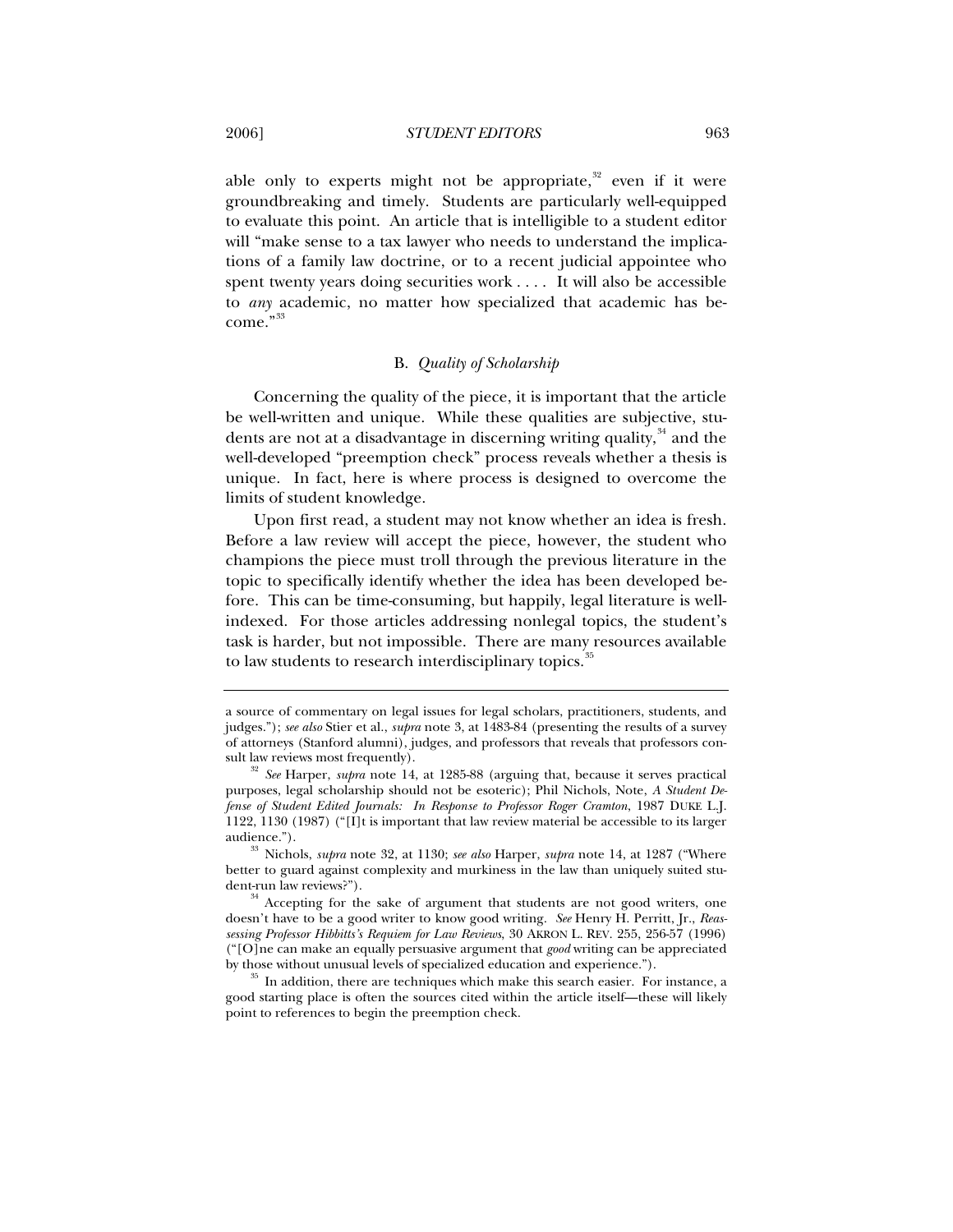The important point here, though, is that even if students are at a disadvantage in absorbing the interdisciplinary background material of an article, they are still fully capable of discovering whether a thesis has already been published. A full grasp of the finer points of a published theory is not necessary to be able to compare it to the article's thesis.<sup>[36](#page-13-0)</sup>

From an expert's perspective, this process is inelegant, crude, and seemingly inefficient. It takes much longer for a student to identify the uniqueness of the article than an expert, and even after the busywork of looking up prior articles, the student does not become an expert; the knowledge needed to judge originality is gathered last minute, and only to the degree necessary. From the perspective of the law review, on the other hand, this process is actually efficient. Time is not spent becoming an expert, but rather, developing familiarity with the material sufficient to distinguish the article under consideration from prior work.

It is true that articles are regularly published that are not completely unique. If done well, those articles that summarize and rehash prior debate can be useful to scholarship as a tool for readers' research. Also, articles that present old theories in a new light can be useful in spurring further developments in legal scholarship. This is recognized by both student- and faculty-run journals. It may be that students choose greater numbers of "less" unique articles than faculty editors, either due to differing emphases on the criteria above or, for some reviews, to the unavailability of better alternatives. This is *not* the same, however, as stating that students are less capable of ascertaining the uniqueness of an article—students do know the difference, but consider the degree to which the article makes a big or small leap from existing literature to be one factor among many when selecting articles.

The next elements of quality that must be assessed are whether the article is well-researched and well-analyzed. By well-researched, I mean that the article sufficiently documents assertions and facts that are found elsewhere and that the references correctly represent their

<span id="page-13-0"></span><sup>36</sup> *But see* William G. Ross, *Scholarly Legal Monographs: Advantages of the Road Less Taken*, 30 AKRON L. REV. 259, 262 (1996) ("Although student law review editors presumably do a pre-emption check of every article that they seriously consider for publication, student editors may not have enough expertise to place the significance of an article in its proper perspective."). However, Professor Ross's standards may be too high, since he says that "even the faculty member who is the most knowledgeable about a subject is unlikely to have the depth of expertise of the typical reviewer for a book publisher . . . ." *Id.* at 263.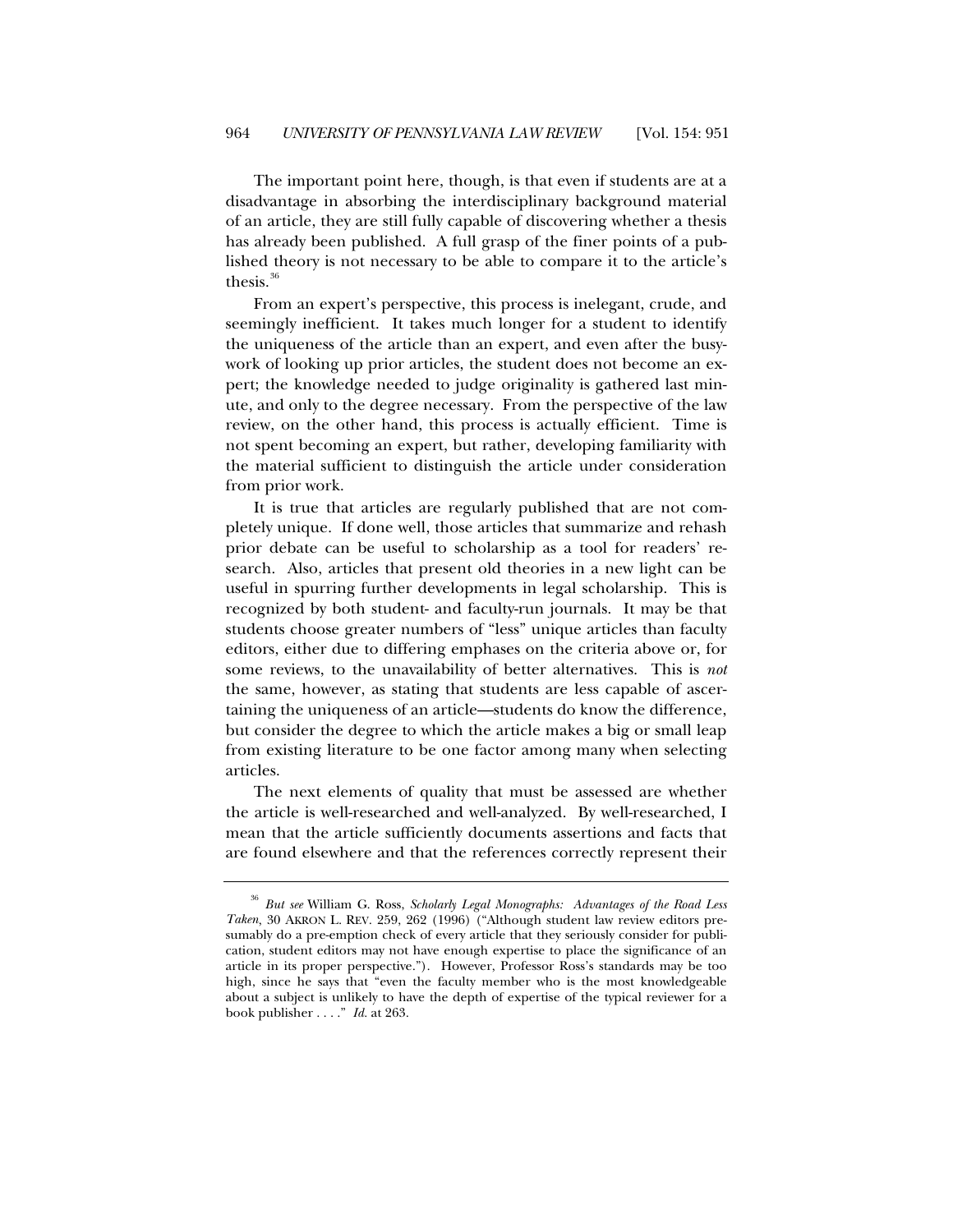sources. Well-analyzed means that the article's argument is logical and valid. An argument that misleads, neglects strong counterarguments, or is simply wrong, would not be valid. An interdisciplinary article that reflects an economic theory that has been discredited, for example, would not be valid.

Unfortunately, assessing how well-researched an article is prior to editing the article is a truly difficult task. From the law review editor's perspective, it is also one of the most important issues to assess as early as possible, since often the law review staff must bear the burden of addressing research deficiencies. $37$  Students are competent to identify whether an article is not sufficiently researched—that is, whether it is missing documentation to support ideas and facts<sup>[38](#page-14-1)</sup>—but for the most part, it is during the editing phase that any problems in how well the piece was researched surface. Yet it would seem that faculty editors of general scope journals would have this problem as well.<sup>[39](#page-14-2)</sup> After all, the typical article covers a great number and variety of sources that would be outside of the mental recall of a professor who does not specialize in the topic. Not only will the specific topic at issue be covered in dozens or more predecessor articles, but an article may use over a hundred sources overall; this Comment draws on over fifty sources, as an example.

<span id="page-14-0"></span><sup>37</sup> *See* Terri LeClercq, *The Nuts and Bolts of Article Criteria and Selection*, 30 STETSON L. REV. 437, 438 (2000) ("[S]ome journals edit only egregious errors after they have accepted an article; some journals provisionally accept an article and require the author to make changes, while other journals actually offer organizational changes or content changes."). My own observations are similar: some reviews address research deficiencies, while others do not. As an associate editor of the *University of Pennsylvania Law Review*, I provided a small amount of research for articles. However, as an executive editor of the *Journal of Animal Law & Ethics*, I have declined to do so. *See* Journal of Animal Law & Ethics Editorial Policy (on file at the Journal of Animal Law & Ethics) (describing a policy of not performing substantive research assistance). At any rate, it is a controllable variable for law reviews. Manpower is limited, but the research deficiencies of most articles can be reasonably addressed. Efficiency and morale are the

<span id="page-14-1"></span>only issues here, and both are well served by early identification of research needs. 38 *But see* Alan Hall, *Cite Makes Wrong: An Argument for Changing Law Review Editorial Procedure for Checking Scientific Facts*, LEGAL REFERENCE SERVS. Q. 10(4), at 5, 6-10 (1990) (arguing that law review editors should go further than plain cite-checking to verify the quality of assertions of scientific fact).

<span id="page-14-2"></span><sup>&</sup>lt;sup>39</sup> With a faculty-edited specialty journal, one would imagine that editors would have a certain familiarity with often-cited sources and recent publications that may be addressed by an article. Yet, it is an open question whether this familiarity would lead to the early identification of research deficiencies (improper references, misrepresentation, etc.) in the majority of such specialty articles; likely these problems would also arise later in the editing phase, as with general-scope journals.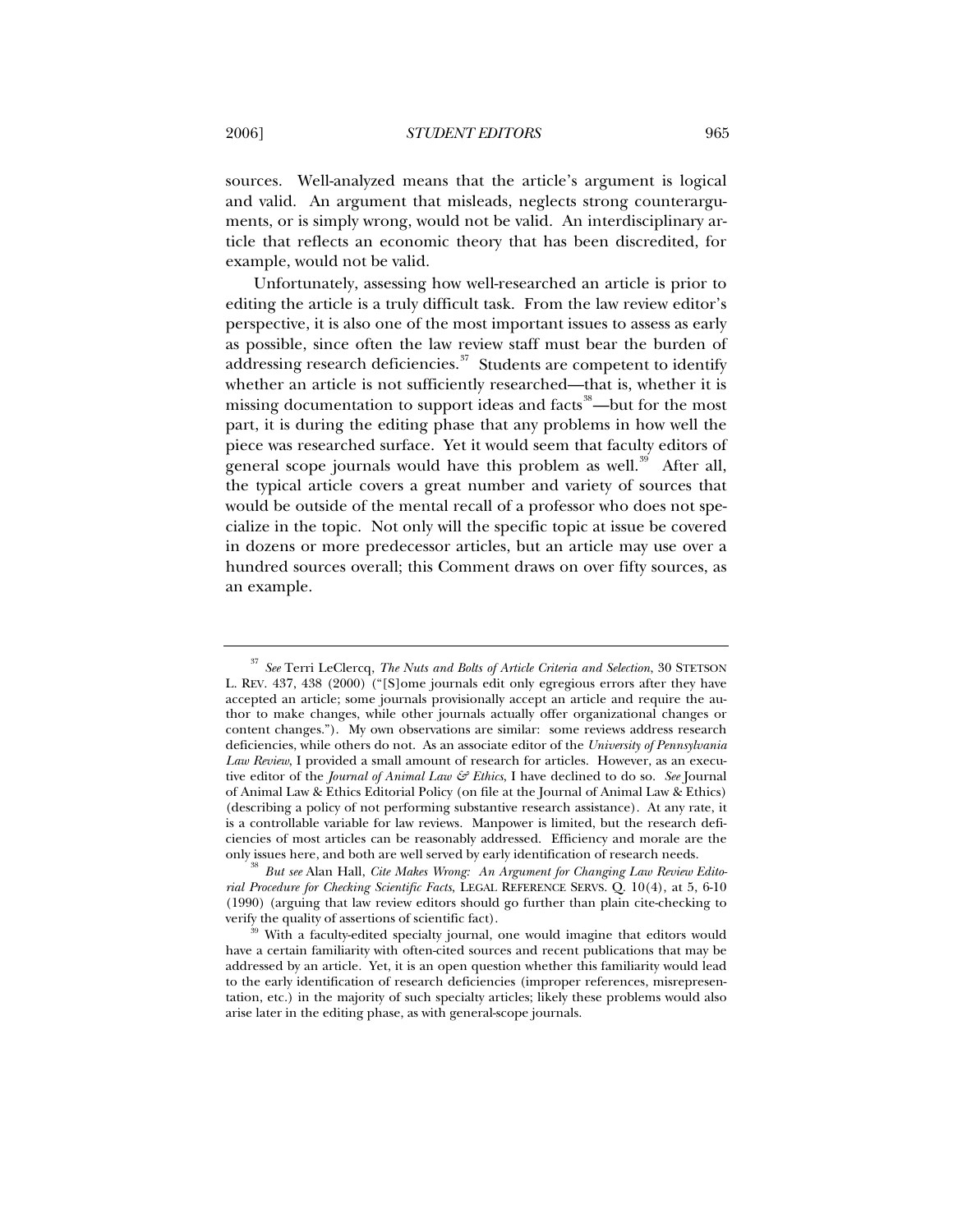It deserves pointing out that law reviews, whether article selection is done by students or faculty, have come to accommodate this difficulty: the law review itself corrects research deficiencies after accepting the article. Students, like research assistants, work to fill in gaps in documentation and correct mischaracterizations.<sup>[40](#page-15-0)</sup> However, this has created an inappropriate incentive for authors, who can, with varying degrees of reliance, shift research tasks onto unpaid students.<sup>[41](#page-15-1)</sup> One might consider this to be good or bad-–perhaps the research tasks are educational for students, and perhaps not. However, there is a strong argument that research efforts should be devoted more toward the students' own work rather than toward other authors' work; at the least, editing should not so overwhelm staff that the quality of student notes and comments suffers. Some reviews react by refusing to per-form extensive work for authors.<sup>[42](#page-15-2)</sup>

Yet this can compromise the scholarly goal of law reviews. If avantgarde articles requiring extra research assistance are not accepted, or if good articles that were accepted prior to learning that research was deficient were not improved, then this would harm scholarship as a whole. In the event that a law review publishes material with obvious errors, the law review itself would suffer a blow to its reputation.<sup>[43](#page-15-3)</sup> So, a balance is needed, and each review currently struggles to strike one. Perhaps further thought and experimentation is needed to find ways to lessen the burden of research on law review staff.<sup>[44](#page-15-4)</sup>

<span id="page-15-4"></span>several sources in the document could be found just after article acceptance. If problems are revealed, the law review could request that the author take a closer look at the

<span id="page-15-0"></span><sup>40</sup> *See* Mermin, *supra* note 14, at 604 ("While law professors do hire some research assistants, dozens of students at each American law school serve as research assistants for free. These students do not labor under the title of 'research assistant,' but are instead dubbed 'editors' of the law review.").

<span id="page-15-1"></span><sup>&</sup>lt;sup>41</sup> *See id.* at 611 ("What has to this point escaped general notice is the extent to which many professors have abused this 'useful service,' leaving it to student editors to do, not just check . . . substantial portions of their work." (emphasis omitted)). 42 *See, e.g.*, Commentary, *A Response*, 61 U. CHI. L. REV. 553, 557-58 (1994) (an-

<span id="page-15-2"></span>nouncing a policy of selecting only finished articles).

<span id="page-15-3"></span><sup>&</sup>lt;sup>43</sup> There is, of course, some delay when it comes to changes in reputation, and reviews with high reputations can afford some goofs. However, publishing material that is poorly researched does affect the reputation of any law review. Some authors assume that since "their name[s]" alone are on their pieces, that the article reflects on them only. *See* Carol Sanger, *Editing*, 82 GEO. L.J. 513, 516 (1993) ("[W]hen authors sign their names to their work, they take responsibility publicly and professionally for what they have written."); *id.* at 525 ("Editors do not include on their resumes the titles of the pieces they edited, with before and after versions appended."). Yet the law review's name is on the entire issue. While student editors themselves do not acquire reputations from their editing, the law review as an institution certainly does. 44 Earlier identification of problems would help address the burden. For example,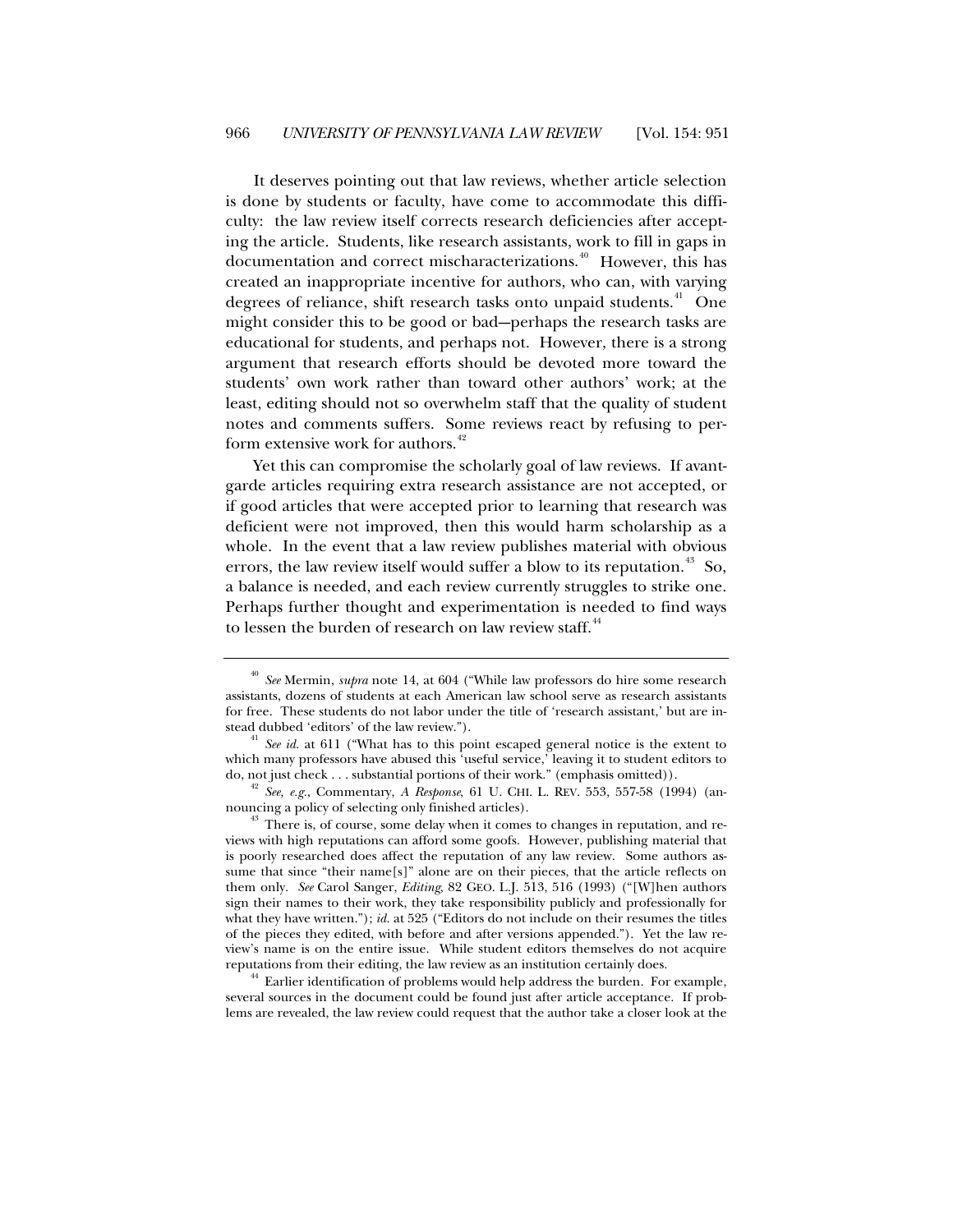Students' ability to assess whether an article is well-analyzed is perhaps the most controversial element of article selection. Part of this criterion includes assessing how logical the arguments are. Given the wide readership of reviews, $45$  it is appropriate for students to evalu-ate logical consistency and flow.<sup>[46](#page-16-1)</sup> The heart of the critique is that, if students do not understand the material, it is impossible to evaluate its logic. Yet, if the material is presented in a hard-to-understand manner, it should be rejected as being inappropriate for the practical and educational audience. $47$  This is not to say that law-review-published scholarship should be limited in scope. Much that is complicated and theoretical can still be explained to a reader with no prior specialized knowledge<sup>[48](#page-16-3)</sup>—it just may take more explanation.<sup>[49](#page-16-4)</sup>

<span id="page-16-3"></span><sup>8</sup> "Communicating clearly, however—even about complex legal ideas—should not be an impossible task." Lasson, *supra* note 8, at 944. Moreover, "if our purpose as scholars is to explain and persuade, we are most likely to succeed if we write simply and clearly." *Id.* at 948.

article and revise before the editing began. Also, the review might require that when an article requires substantial research assistance, the article contain a note recognizing the specific students who contributed. Law reviews should consider the ethics of the current nonrecognition of research services. *Cf.* Robert M. Jarvis, *Law Review Authors and Professional Responsibility: A Proposal For Articulated Standards*, 38 DRAKE L. REV. 889, 896 (1989) (including in his proposed Model Rules of Professional Conduct for Law Review Authors a duty to reveal the use of research assistants and "the ways in

<span id="page-16-1"></span><span id="page-16-0"></span>which the work has been altered by the law review staff").<br><sup>45</sup> *See supra* note 31.<br><sup>46</sup> *Cf. supra* note 33 and accompanying text. Legal training prepares students for this especially well; after all, the ability to make and evaluate arguments logically is a skill useful to debate within any field, which is why the J.D. is considered to be a valuable generalist degree. The first year is the critical period for learning this skill, making second- and third-year students-–although not expert—competent for the job. 47 *See supra* note 32 and accompanying text. *But see* Sanger, *supra* note 43, at 519

<span id="page-16-2"></span><sup>(</sup>stating that the actual readers of law reviews know more than students about the topics addressed in articles, such that the "assumed congruence of identity between editor and reader is mismatched"). Since many use articles as an introduction to a topic, Professor Sanger's point seems applicable only to part of the readership base, leaving students as the "least common denominator." *See* Stier et al., *supra* note 3, at 1485 ("[W]hereas professors rarely used law reviews to gain a general overview of existing law, attorneys valued law reviews . . . as an alternative to treatises for summarizing the law in a particular area.").

<span id="page-16-4"></span><sup>&</sup>lt;sup>49</sup> Law reviews have often been criticized for having excessively lengthy articles. *See* Sloviter, *supra* note 31, at 9 (noting that the length of articles makes it difficult for judges such as herself to read them). However, this has nothing to do with student incompetence; it is due to the law review's role as a general, wide-readership periodical. Even if students were out of the picture, practitioners and judges are generalists who need well-explained articles to help with their own analysis and research. In this sense, law reviews have evolved in a manner most appropriate for this goal—by increasing student involvement, reviews are best able to ensure quality control. *See* Nichols, *supra* note 32, at 1129-30 ("[S]tudent editors are perhaps more qualified to edit pieces than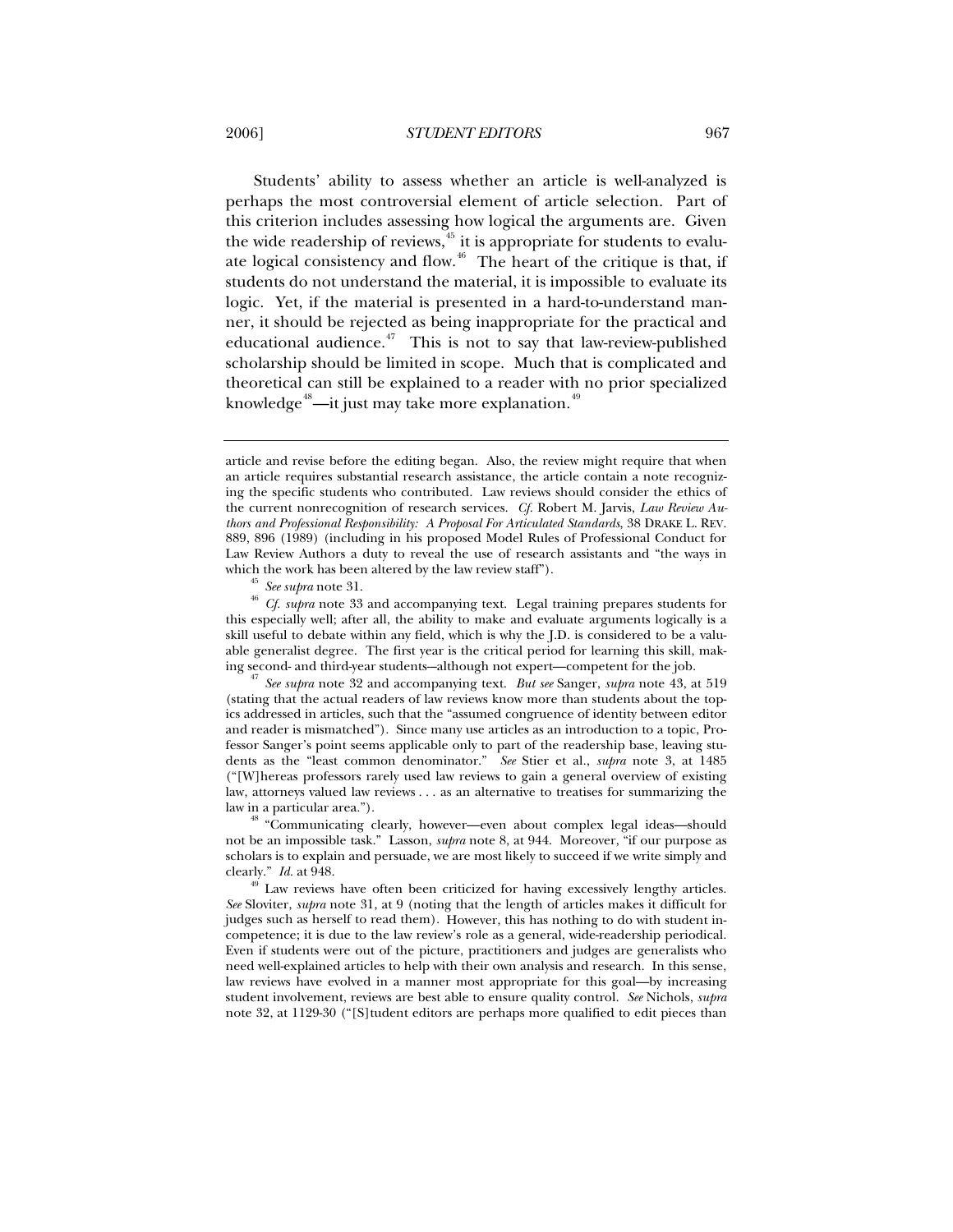In terms of how well-analyzed an article is, the trickiest part for students is assessing an article's validity. How would students know, for example, that an economic theory relied on in the article has be-come obsolete?<sup>[50](#page-17-0)</sup> The short answer is that the preemption check should provide enough knowledge to assess whether–at the least–the thesis of the article has been discredited. A proper preemption check should also reveal sources that provide support for the thesis. The goal, of course, is not to determine whether a thesis is "correct," but whether it is valid. $51$  A reader will ask herself whether an article espouses the right perspective; an editor generally should not.

Cast in this way, the assessment becomes more like the question of whether the article "fits" with the existing scholarship, as revealed by the preemption check. It fits better if other articles' theses do not render implausible its own assertions. Some threshold level of fit makes an article valid. The emphasis on validity comes from the fact that it is not necessary for an article to be "correct"—fully convincing and unchallengeable—in order to contribute to the development of scholarship. Again, valid but imperfect perspectives can lead to greater and more significant scholarship (either as follow-up or rebuttal). $52$  Even if a thesis purports to contradict current understandings, there still must be a level of "fit" such that the thesis provides a logical account. Students performing the preemption check can assess this.<sup>3</sup>

their faculty counterparts would be [because] steps in the analysis have to be ex-

<span id="page-17-0"></span>plained, and insider jargon and shorthand eliminated.").<br><sup>50</sup> Professor Tobias has declared that too "[m]any law journals thus publish articles premised on works by thinkers whose ideas have long since lost their cachet—or have even been discredited." Tobias, *supra* note 22, at 530.

<span id="page-17-1"></span><sup>&</sup>lt;sup>51</sup> Scholarship is best served by reducing the editors' substantive judgment during article selection as much as possible; otherwise, law reviews would have a more biased selection process, for which faculty-led journals in other fields have been criticized. *See, e.g.*, Hibbitts, *supra* note 1, at 292-95 & nn.101-18 (providing a thorough critique, with references, of peer review processes used across academia). Substantive judgment should be limited to whether the topic is appropriate and timely, the argument logical,

<span id="page-17-2"></span>and the perspective valid.  $52$  Only if a review receives more than one well-written, appropriate, unique, and sufficiently researched manuscript addressing the same topic should a question be

<span id="page-17-3"></span>raised as to which article is more convincing.<br><sup>53</sup> The issue remaining is whether it is sufficient for only one student to do the preemption check. Much hinges on the knowledge learned from the process. In effect, law review boards may make final decisions on appropriateness, understandability, logicality, sufficiency of research, and quality of writing, while delegating uniqueness and the validity of the analysis to individual members. There may be ways to make the process more effective; for instance, by requiring a preemption memo submitted to the full selection board summarizing major issues found. I would encourage something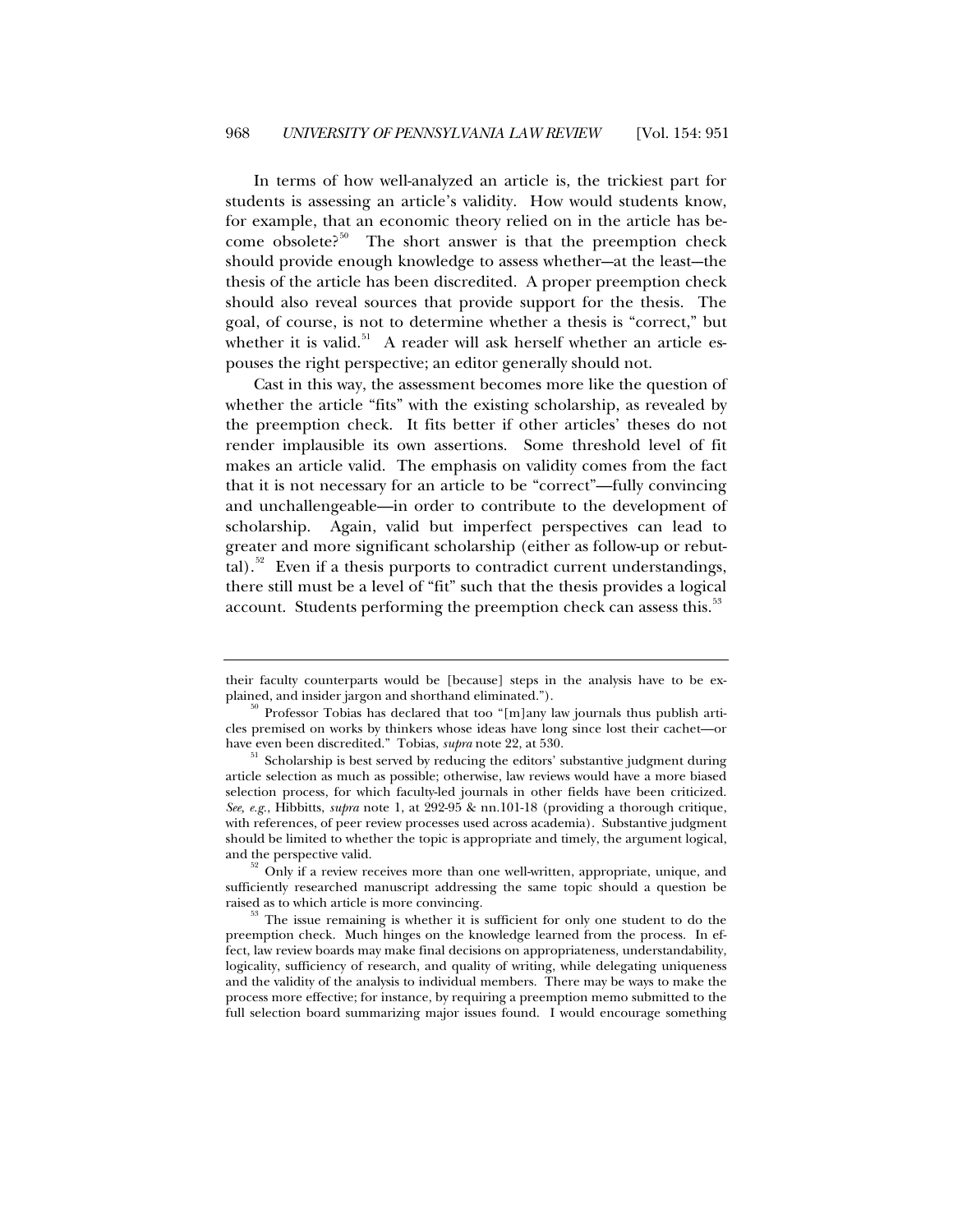The limitation of the preemption check, however, is that it is only addressed to the main thesis of the article. Secondary assertions not within the specific field of the thesis are not typically tested.<sup>[54](#page-18-0)</sup> As a result, it is quite possible that students do not realize when secondary nonlegal assertions are invalid.<sup>[55](#page-18-1)</sup> To be more specific, this will happen when the thesis of the article *is* a legal thesis, but secondary assertions are interdisciplinary. $56$ 

To some extent, there is leeway in the analysis of whether an article is valid. Ultimately, the concern is whether the main thesis is valid, but this may or may not depend on the validity of any given secondary assertion. A judgment call is necessary, and the student doing the preemption check should consider expanding the preemption check to major secondary assertions in other disciplines.

In sum, to be well-analyzed, an article must be both logical and valid. This is a broader definition of "well-analyzed" than many might give.<sup>[57](#page-18-3)</sup> In fact, it places greater weight on how well the arguments in articles are constructed (which students can readily assess) than whether articles have applied the best framework for analysis (which

more substantive than the checklist from the *Texas International Law Journal*, *see* Le-Clercq, *supra* note 37, at app. C, but that approach is a step in the right direction.<br><sup>54</sup> For example, if an article's thesis concerns tort liability, then the preemption

<span id="page-18-0"></span>check requires scanning articles in the area of tort liability sufficient to provide knowledge to verify secondary assertions in tort theory. However, this would not provide enough knowledge to check a secondary assertion in, say, theories regarding the psychology of human behavior. 55 Of course, many students *do* have prior education in other fields, and legal edu-

<span id="page-18-1"></span>cation can at times give interdisciplinary exposure. However, it does not make sense to rely on such possible exposure. On the other hand, Posner's apparent requirement of a Ph.D. in order to understand a field is extreme: "Except for the rarefied set of Ph.D.s who go to law school for a J.D., the disciplines on which these [interdisciplinary] fields draw are generally not ones about which a law review editor will be knowledgeable, except by accident." Posner, *Against Law Reviews*, *supra* note 1, at 58. Exposure and understanding are the necessary elements, and they are fostered at the undergraduate and masters levels.<br><sup>56</sup> If the main thesis is interdisciplinary, the preemption check would include re-

<span id="page-18-2"></span>searching the non-law discipline involved, so secondary assertions in that area can be tested for validity.<br><sup>57</sup> See Lasson, *supra* note 8, at 941-42, for an argument that in the context of pro-

<span id="page-18-3"></span>motion and tenure, the requirement that a scholars' work be analytical is hard to define and has been applied too subjectively. Professor Lasson recommends a broader definition of "analytical," to include "'that which describes a body of knowledge, and offers an opinion about it.' The true measure of an article's quality should be how well it describes the subject, how tautly it is written, and how cogent we think the opinion even if we disagree." *Id.* at 942. The criteria for articles enunciated in this Comment are compatible with Professor Lasson's perspective, in the sense that they try to avoid the problems he identifies.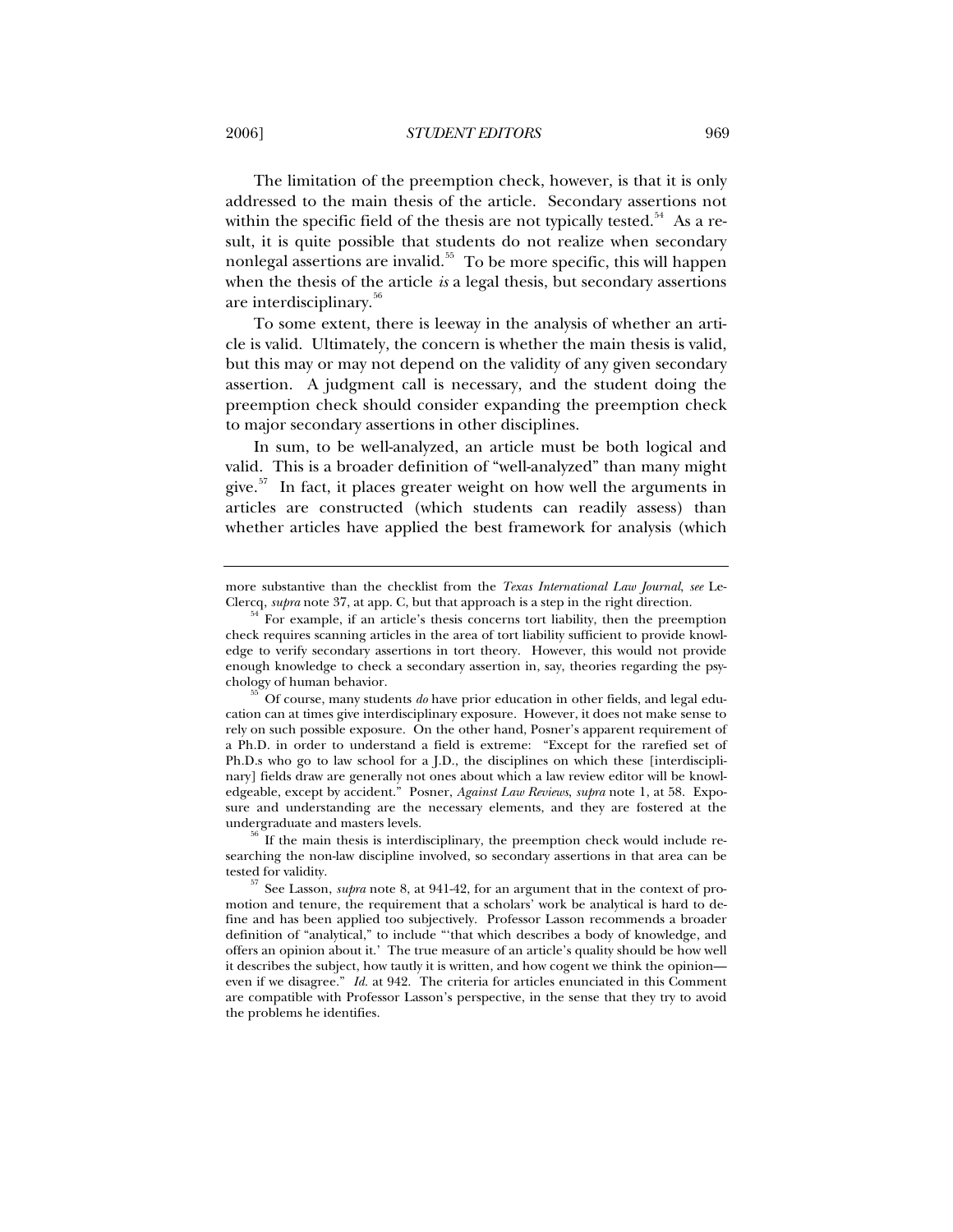takes more subject matter expertise to assess). As I have tried to make clear, current student knowledge bolstered by the knowledge gained in the preemption check create a threshold for the latter–-requiring use of a valid framework for analysis.

### C. *Other Criteria*

Once an article is determined to be appropriate, understandable, well-written, unique, well-researched, and well-analyzed,<sup>[58](#page-19-0)</sup> it must also be assessed for timeliness and interest value; that is, is this a "hot topic?"[59](#page-19-1) Or at least, an interesting topic? Many articles which are published are not hot, but are nonetheless interesting in the sense of being relevant to current legal and social development. Judge Posner has cautioned that it is unnecessary for reviews to aspire to "mak[e] their review more 'timely' in the sense of being more likely to be read cover to cover upon publication."<sup>[60](#page-19-2)</sup> I agree; however, law review articles should be timely in the sense that they are more likely to be used in current research and debate.

The assessment of what constitutes a hot topic is necessarily a subjective decision and one that introduces the most room for arbitrariness in the process. However, the inquiry of this Comment is whether students are competent to fulfill their roles as editors. In fact, students are perhaps best positioned to make this assessment. What is a timely or interesting topic varies among a law review's diverse readership. $61$  Students receive signals from each type of actor within the legal landscape and are not already devoted to specific fields and types of analysis. $62$  As a result, students are competent to evaluate timeliness and interest value.

<span id="page-19-4"></span>Accordingly, I will assume that satisfying diverse readers is possible.<br><sup>62</sup> This point has been made in the literature. *See, e.g.*, Nichols, *supra* note 32, at 1127 ("A second advantage is that one viewpoint can never capture student-edited law

<span id="page-19-0"></span><sup>58</sup> For a top law review, which receives a deluge of submissions, only a small percentage of submissions meet this combined threshold. *See A Response*, *supra* note 42, at 555 ("The stark truth is that authors submit many articles that do not meet basic criteria of logic and clarity.").

<span id="page-19-1"></span> $59$  I refer to "hot topic" in the sense that there are topics about which many scholars and practitioners currently would like to write and read, or which currently come

<span id="page-19-3"></span><span id="page-19-2"></span>before courts and legislatures.<br><sup>60</sup> Posner, *Future of the Law Review*, *supra* note 1, at 1137.<br><sup>61</sup> Note that law reviews as a body of scholarship have certainly been criticized for being unable to serve the needs of such diverse readers. *See, e.g.*, Stier et al., *supra* note 3, at 1470 (citing comments of judges who believe that legal scholarship has moved away from the interests and needs of the courts). Some articles have evolved towards more scholarly work, while law reviews overall continue to be used by practitioners.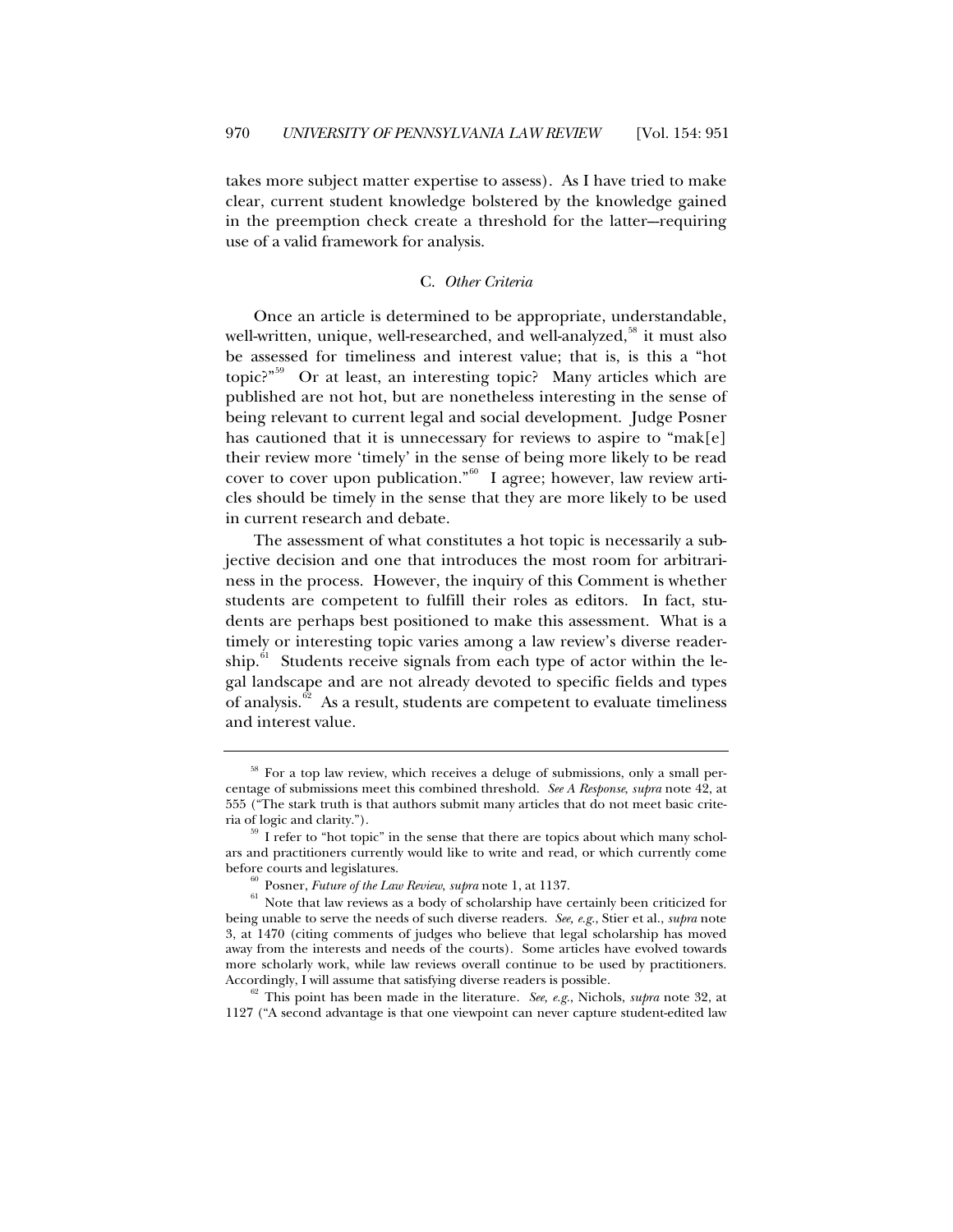### D. *The Evaluation Process*

Many articles offices may not articulate their standards in the same way as I have; however, the basic emphases appear to be univer-sal.<sup>[63](#page-20-0)</sup> What often does vary is the relative weight given to each crite-rion; this varies across reviews and within articles offices.<sup>[64](#page-20-1)</sup> Moreover, two different individuals or two different reviews may use the same criteria but still rate a given article differently. Although the criteria considered are the same as those outlined here, how important each criterion is considered (varying weights) and how consistently each criterion is rated (varying evaluations) do alter overall evaluations. So there might seem to be a certain randomness in the process because evaluations of the same article may vary considerably from law review to law review.

The first concern, that of varying weights, is partly an inevitable result of the fact that individuals-–whether students or faculty-–do not agree on the proper role and value of scholarship. This, of course, is a benefit to scholarship, since it means that a greater variety of articles are published (for example, articles that emphasize practical communication and articles that emphasize innovative theory). Varying em-

reviews."). I wish only to point out that not only are students not "captured" individuals, but also their proximity to professors and practitioners creates competence to sense hot topics that can serve each community. In many classes, professors take time to indicate hot topics, either to share with the class their current work, to indicate possible student comment topics, or to relate the course material to future work as practitioners. In my personal experience, students also devote an incredible amount of time during the first year assimilation period and the second year recruiting process—not to mention during summer internships—to learning about emerging topics in the law. It helps them to answer a question that may be on their minds: "Do I really want to be a lawyer?" Major court decisions and media references to legal and legislative issues are discussed among students. No student will have a full grasp of everything hot or interesting, but information is readily exchanged and debated.<br><sup>63</sup> A 1989 study publishing the results of interviews of law review editors, revealed

<span id="page-20-0"></span>that many reviews did not formally articulate standards for assessing manuscripts. Leibman & White, *supra* note 20, at 413-16. However, "[t]here was more internal agreement (among editors from the same journal) than external, and the high-impact journals more often emphasized innovation, sophistication, and theory." *Id.* at 415; *see also* LeClercq, *supra* note 37, at apps. A, B, & C (providing guidelines for article evaluation from the *Texas Review of Litigation*, the *Texas Journal of Women and the Law*, and the

<span id="page-20-1"></span>*Texas International Law Journal*). <sup>64</sup> *See* Liebman & White, *supra* note 20, at 415 ("Our overall conclusion was that different individuals subscribed to widely varying priorities . . . . As a result, for journals that require high consensus before extending publication offers, articles have to garner very high marks along a wide spectrum of evaluative standards in order to succeed.").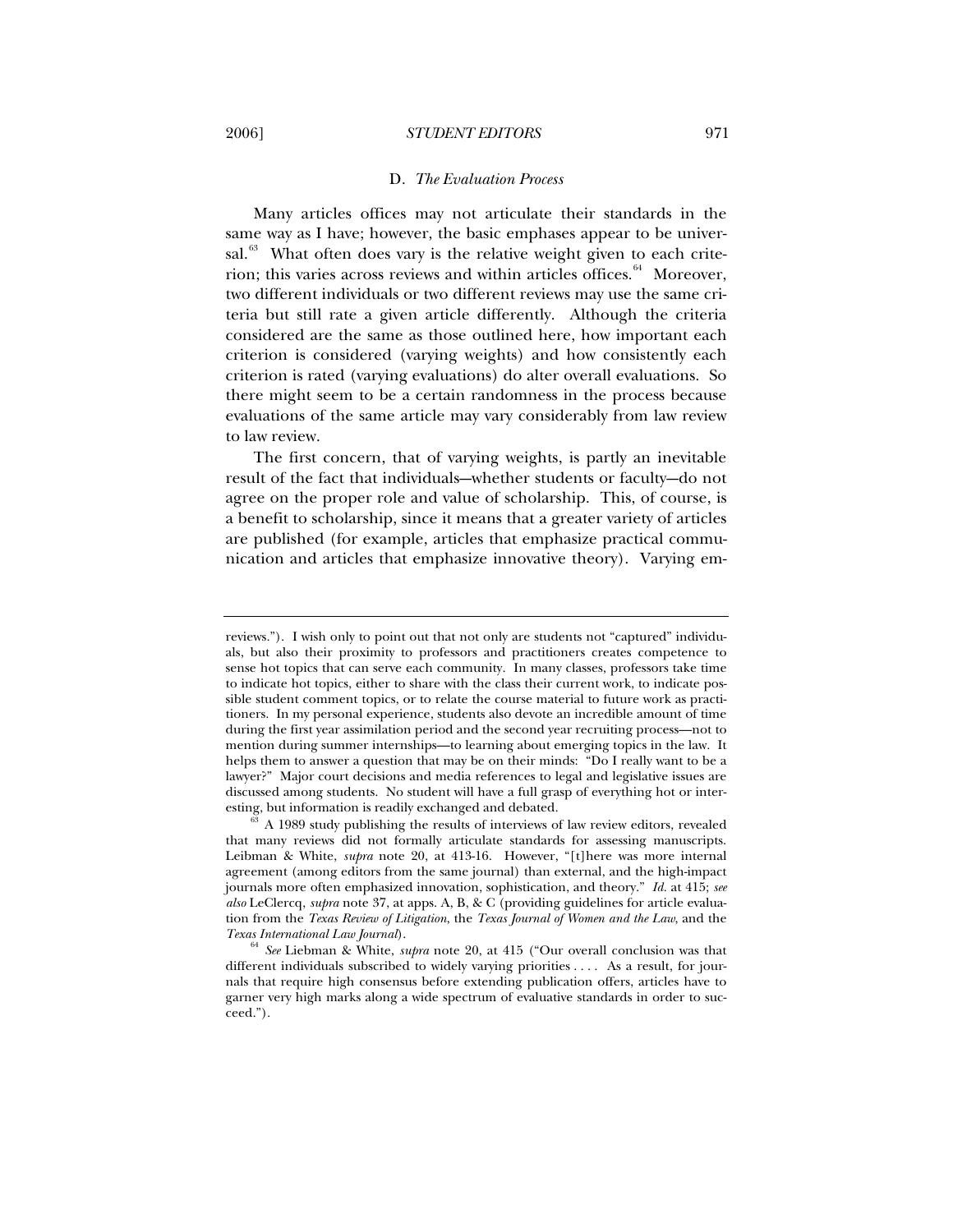phases on different requirements might also be partly the result of a lack of clarity about what is needed.

Readers might prefer that law reviews place higher priorities on uniqueness, logicality, and other aspects, and less weight on the degree to which articles are well-researched. This is what critics mean when they say that students are incompetent "because" they pick articles based on whether they conform to *The Bluebook*. [65](#page-21-0) These critics are confusing the issue-–it is not a matter of competence in evaluating articles, it is a matter of mismatched priorities. In comparing the importance of one criterion, whether the article uses the appropriate format, versus another criterion, such as how innovative the article is (uniqueness), some students might prioritize format higher than critics would like. Regardless of whether it is a worthy prioritization, critics should not think that students are not capable of recognizing innovation. Instead, we should encourage appropriate feedback and law reviews should take this feedback seriously.

The second concern, that of varying evaluations, raises the critique that students' error rate is too high. There are two components to this concern-–that student evaluations are both inaccurate (not the same as faculty evaluations) and highly variable. This draws a distinction between accuracy and precision. Critics might claim that students' evaluations of articles are inaccurate because they are "wrong," and have not come to the same evaluation that a faculty member might have. Or they might claim that evaluations by different students are so variable (imprecise) that the process can't be legitimate.

However, faculty evaluations are also highly variable. Given that faculty are only part of the readership base, it is not clear why their evaluations should be the standard for accuracy. I have commented earlier that, on the whole, law reviews publish scholarship that is valued, and many reviews do so consistently enough to have high prestige. As a whole, the *system error rate* in accepting desirable articles is exceedingly low. Then what's the problem? It seems to be that since the journal's prestige rubs off on its articles' prestige, authors want the *individual error rate of high prestige reviews* to be exceedingly low.<sup>86</sup>

<span id="page-21-0"></span> $^{65}$  THE BLUEBOOK: A UNIFORM SYSTEM OF CITATION (Columbia Law Review Ass'n et al. eds., 18th ed. 2005).

<span id="page-21-1"></span><sup>&</sup>lt;sup>66</sup> *See* Vitiello, *supra* note 26, at 937 ("I contend that few first rate articles cannot find a home in a student run journal. I believe that much of the 'evidence' [of rejection of first rate articles] is anecdotal based on [the] highly biased frustration of scholars whose articles are rejected by *top ranking* journals." (emphasis added)).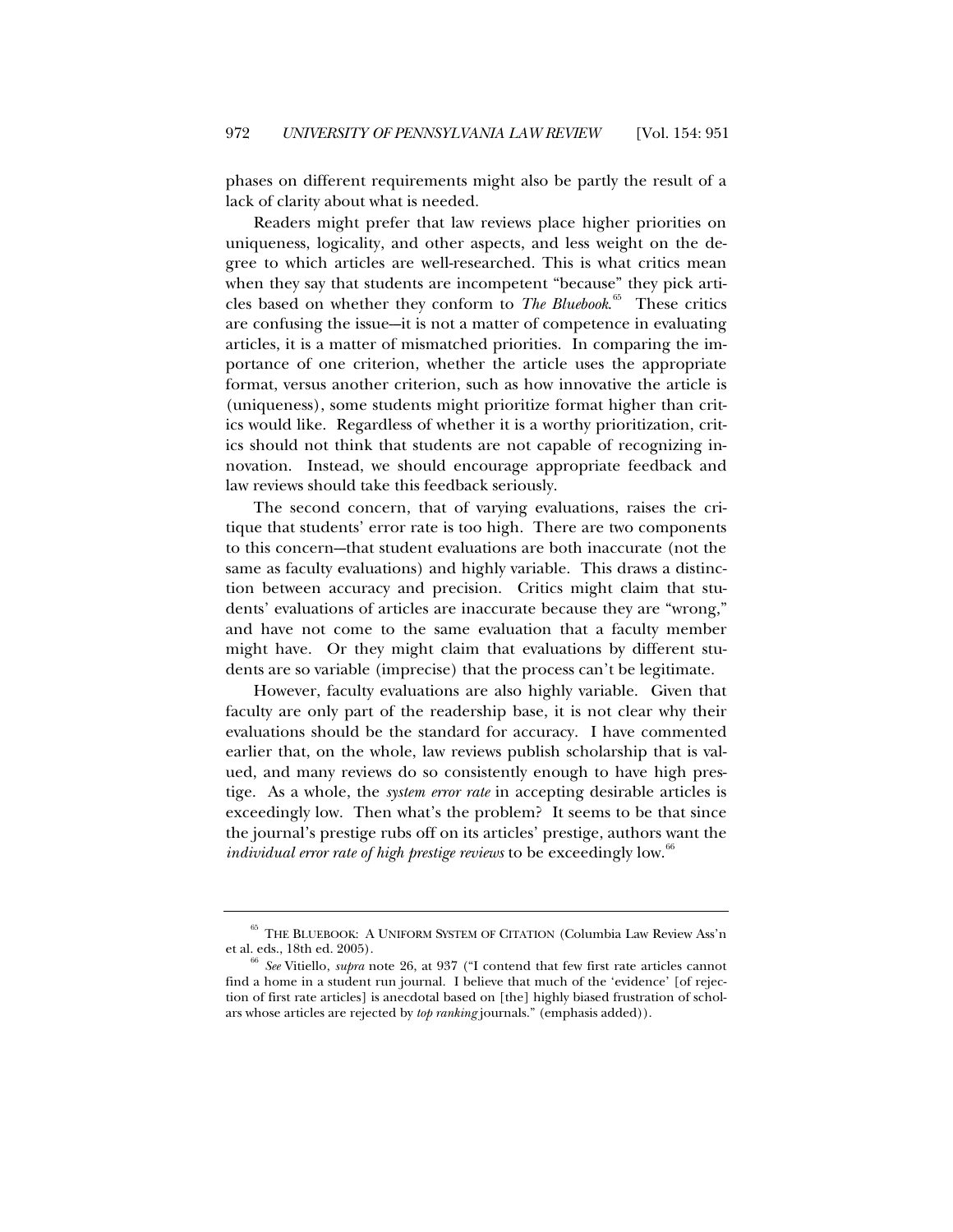In essence, authors want high prestige reviews to take authors' interests into account. However, from a scholarly publication's perspective, whether a law review is run by students or faculty, authors' personal interests are irrelevant. A review must seek to maximize its own prestige, which is created by the quality of the complete portfolio of articles it publishes. As long as the portfolio as a whole meets the goals of the review, rejecting a high quality article in favor of a lower quality article is not necessarily an error. $67$  The higher quality article will be published elsewhere, and the legal community may judge for itself the worth of the lower quality article.

In sum, students are competent to evaluate articles because they can competently evaluate each of the criteria listed above. If "misjudgments" are made, they do not harm the reviews or legal scholarship. Reviews have different processes for their final decisions,  $68$  yet the criteria reasonably limit the pool of articles that get consideration. As a result, the goals of article selection do not require *prior* specialized knowledge. In implementing the described processes, specialized knowledge sufficient to evaluate the uniqueness and validity of submissions is acquired.

What is crucial for this process to work well, however, is enough time to perform a sufficient preemption check. For many law reviews, competition for articles is fierce, and time is in short supply. Especially when authors request expedited review with a deadline of twenty-four or forty-eight hours, the preemption check can be compromised, unless it is already in progress. The crucial disadvantage that student-run law reviews face, then, arises from an operational challenge. Although other perspectives<sup>[69](#page-22-2)</sup> and considerations<sup>[70](#page-22-3)</sup> exist,

<span id="page-22-0"></span> $67$  But, if this prestige-maximizing behavior results in any worthy articles not being published, then the behavior is a disservice to legal scholarship. As mentioned earlier, however, I assume that all good manuscripts are published somewhere. *See supra* note

<span id="page-22-3"></span><span id="page-22-1"></span><sup>65. 68</sup> For a summary of some of the alternatives, see Leibman & White, *supra* note 20, at 402-10.

<span id="page-22-2"></span>Some law reviews may view the process as a series of calculated risks, with the expectation that the end selection of articles will contain both unique and non-unique, or valid and invalid, theses. The goal then would be to attract as many great articles as possible–-by spending less time on preemption checks and being first to make an offer—without ensuring that all articles meet a quality threshold. This could be a good technique for improving the reputation of a law review that has not had success in attracting great articles; however, it may do a disservice to legal scholarship to the extent that invalid theses are still published. This strategy reflects not on the fact that law reviews are student-run, but on the fact that there are too few great articles compared to the number of reviews. An option worth considering is to publish an issue containing only student work when valid "leading articles" are not available. *See* Douglas B. Maggs,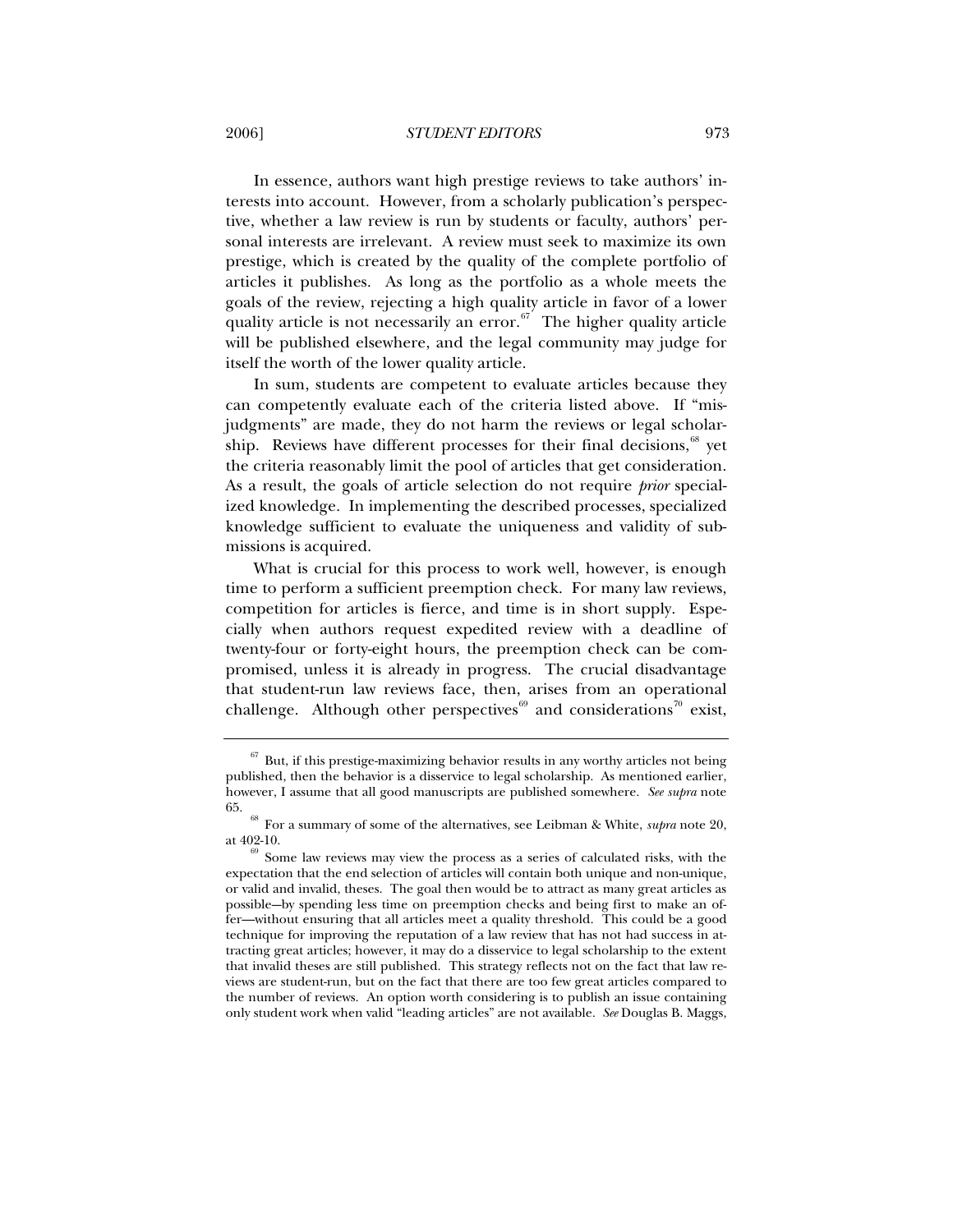law reviews should avoid accepting articles only after spending appropriate time making an informed decision.

### III. WHY ARTICLE SELECTION SHOULD NOT BE AFFECTED BY THE TENURE PROCESS

Now that the article selection process has been dissected, it should be clear that it is not analogous to the evaluation processes that faculty appointments and tenure committees use in identifying top scholarship. To meet the needs of a student-run journal, an article must be valid; to meet the needs of appointments and tenure committees, scholarship must not only be valid, but rigorous.<sup>[71](#page-23-0)</sup> That is, an article is valid if it is logical—its conclusions follow logically from its premises. However, an article is rigorous if it is both logical and compelling or cogent.

Certainly, every law review hopes to attract the best scholarship, just as every law faculty hopes to attract the best scholars. Moreover, even though the prestige of law reviews depends on attracting the best articles, the stakes are very different. Accepting "second-rate" scholarship for publication in one of six issues per year is not as significant a problem as accepting a "second-rate" scholar to be a colleague for many years. To put it bluntly, appointments and tenure committees at the top law schools must be more scrupulous and value-driven than the reviews that their schools house. The error rates that they can tolerate are different.

Considering this difference, law schools should not consider the "hierarchy" of reviews in which a candidate's articles were published when hiring faculty members.<sup>[72](#page-23-1)</sup> Instead, appointments and tenure

*Concerning the Extent to Which the Law Review Contributes to the Development of the Law*, 3 S. CAL. L. REV. 181, 190 (1930) ("If articles worth printing are not available, why not

publish an issue without leading articles?").<br><sup>70</sup> Depending on the circumstances, the reputational advantage of publishing a well-respected author may outweigh the possible disadvantage of a nonunique work. Similarly, prior knowledge of students may be sufficient to prove that a thesis *is valid*, making a preemption check (and "learning" a new topic) less crucial for acquiring

<span id="page-23-0"></span>specialty knowledge.<br><sup>71</sup> *See* Lasson, *supra* note 8, at 935 ("For purposes of promotion and tenure, 'scholarship' means written and published materials which meet all of the following criteria: they are 'analytical,' 'significant,' 'learned,' 'well-written,' and 'disinterested.'" (citing various faculty handbooks)). These terms are not easily defined, as Professor Lasson points out, but "significant" and "learned," at a minimum, require more than simple validity. 72 *But see* Gregory Scott Crespi, *Ranking the Environmental Law, Natural Resources* 

<span id="page-23-1"></span>*Law, and Land Use Planning Journals: A Survey of Expert Opinion*, 23 WM. & MARY ENVTL.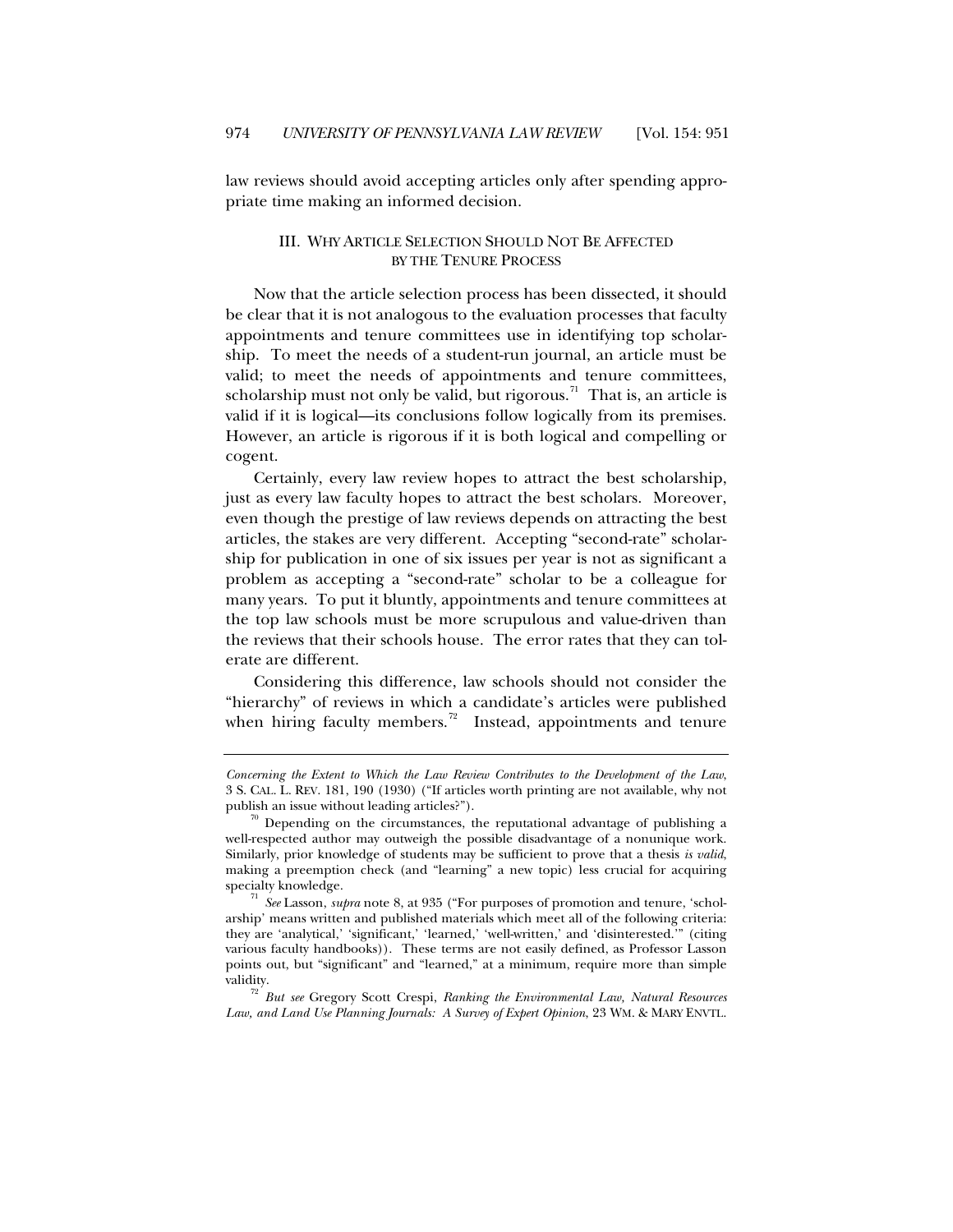committees should evaluate scholarship without regard to where it is published, for the best scholarship is not published only in the top reviews, and the top reviews don't publish only the best scholarship. But, for some reason, it is thought that faculties might use article placement as a proxy for article quality. $73$ 

Thus, one reason professors might dislike the system of studentrun law reviews is because they fear that students' selection of articles will influence professors' careers. The sense is that students at law schools such as Harvard, Yale, Columbia, and the University of Pennsylvania do professors a disservice by not selecting only the best articles.[74](#page-24-1)

At the risk of overly speculating, perhaps committees might use article placement as a proxy for quality because individuals on committees might not always have the time or expertise to fully evaluate other scholars' work.<sup>[75](#page-24-2)</sup> The idea that specialty expertise is lacking among faculty members, with important ramifications for peer evaluation, resonates in an older article by Judge Posner:

Doctrinal analysts, who still dominate most law schools, are not in a good position to evaluate the work of social scientists or of lawyers using social science methods. This introduces a random element into the appointment and promotion process. Some individuals who may not be good social scientists are appointed and promoted because they impress the

<span id="page-24-1"></span>nonelite journals and even unpublished articles can still win promotion). 74 *Cf.* Stephen R. Heifetz, *Efficient Matching: Reforming the Market for Law Review Articles*, 5 GEO. MASON L. REV. 629, 637-38 (1997) (asserting that stability in the article selection process happens when article placement in law reviews accurately signals article quality, and that unstable matches are produced by exploding offers since, "if professors are being forced to place pieces in lesser [law reviews] because of the time frame . . . their careers will be hurt" (quoting Lisa Anderson, *Law Journals Attack "Shopping" of Manuscripts*, N.Y. TIMES, July 12, 1995, at B6) (alterations in original)).

<span id="page-24-2"></span>This is indeed speculation on my part; as a student, I am not in a position to confirm or dispute the idea that faculty members use article placement as a proxy for quality. The commentary here simply points out some implications *if* it is true that faculty members use article placement as a proxy for quality.

L. & POL'Y REV. 273, 280, 290 (1998) (providing rankings of specialty journals because "scholars who seek to obtain tenure and promotion may improve their prospects somewhat by publishing their work in the most prestigious journals possible"). 73 *See id.* at 273 ("Persons [conducting tenure and promotion review] who fail to

<span id="page-24-0"></span>do thorough evaluations of their colleagues' scholarship instead often rely heavily upon the reputation of the publishing journals as a proxy for the quality of the work."); Russell Korobkin, *Ranking Journals: Some Thoughts on Theory and Methodology*, 26 FLA. ST. U. L. REV. 851, 858 (1999) ("Whereas one or two articles published in highly prestigious journals might win the author tenure or a healthy pay raise, more articles published in less prestigious journals might be needed to secure the same rewards."). *But see* Hibbitts, *supra* note 1, at 299-300 (arguing that "prestige will not necessarily win someone tenure and promotion" since positive reviews of articles placed in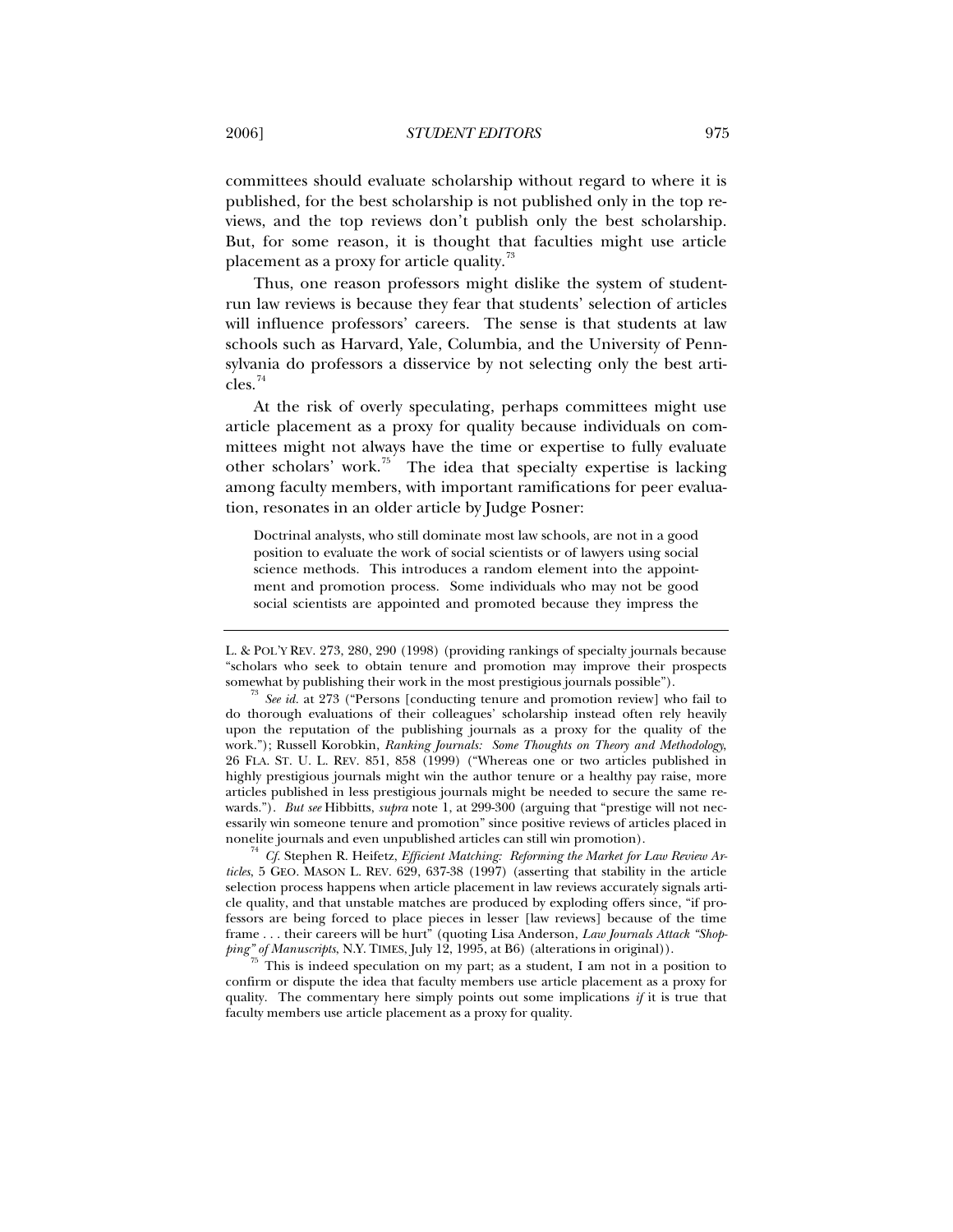doctrinal analysts. Others, who may be good social scientists, are not appointed or promoted because they do not impress the doctrinal analysts.

If this is still true, then the faults of students are shared by faculty—it's just a matter of degree. Posner's comments in the prior article extend his criticism of students to faculty, making one wonder if he is really criticizing students or if he is simply criticizing lawyers without Ph.D.'s.

Of course, it is problematic if students' error rate in selecting articles is extended to the career decisions of law schools. However, this should be addressed by ensuring that article placement is not a factor in career decisions, not by demanding a switch to a world where interdisciplinary articles are published only in faculty-edited specialty journals. If the only outlet for one's work were through specialty journals edited by peers, creativity and innovative ideas might be sti- $fled.<sup>77</sup>$  $fled.<sup>77</sup>$  $fled.<sup>77</sup>$ 

The important point is that promotion and tenure decision making and article selection have different needs in terms of processes and criteria. As a result, promotion and tenure processes should not rely on article placement to indicate article quality. Similarly, promotion and tenure concerns should not affect the article selection process. Professors may be right to be anxious about the relation between article placement and academic success, but the remedy is not to make article selection more restrictive.

### IV. ARTICLE EDITING

The critique of student competence does not stop at article selection. In the realm of editing, students are seen as incompetent pri-

<span id="page-25-0"></span><sup>76</sup> Richard A. Posner, *The Present Situation in Legal Scholarship*, 90 YALE L.J. 1113, 1121-22 (1981).

<span id="page-25-1"></span><sup>77</sup> *See* Vitiello, *supra* note 26, at 941 ("For those who aspire to say something new and creative about the law, I urge them that their chances of finding a home for their work product is more improved with student editors than with peers who have more turf to protect in the great turf wars."). Professor Frances Olsen provides a pointed insight into the turf wars at stake:

I note that Richard Posner is quite willing for student-run law reviews to publish conventional, doctrinal articles, if only they would refrain from publishing exactly the kinds of articles that in my view it is so important to have published [including feminist jurisprudence and critical race theory]. Although "law and economics" presumably would also fall outside the "doctrinal" category . . . the *Journal of Legal Studies* will publish any law and economics articles Posner wishes to have published.

Frances Olsen, *The Role of Student-Run Journals in Opening North American Law*, 39 ALTA. L. REV. 678, 683 (2001) (citation omitted).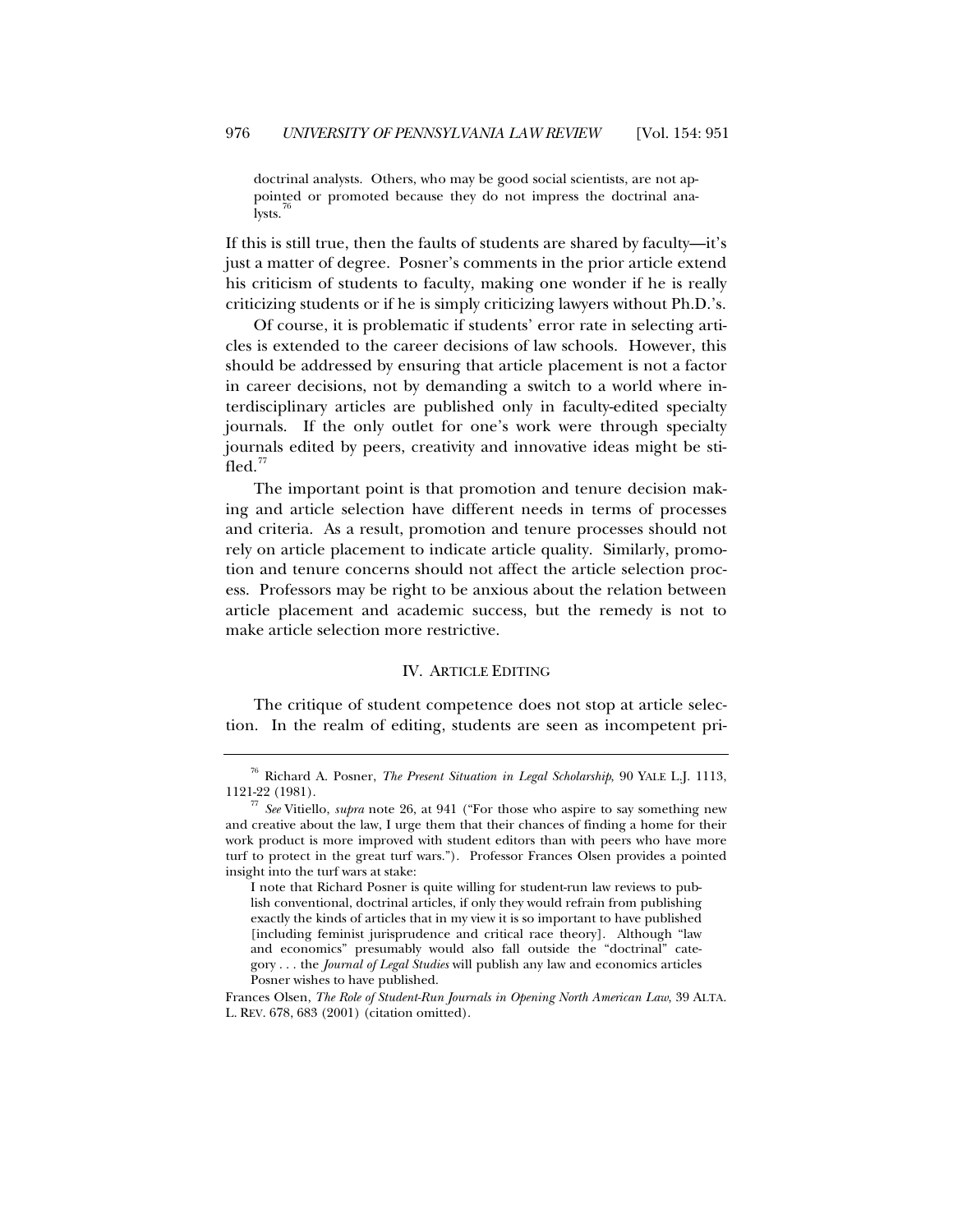marily because students are not professional editors or even writers.<sup>[78](#page-26-0)</sup> "Because the students are not trained or experienced editors," says Posner, "the average quality of their suggested revisions is low. Many of the revisions they suggest (or impose) exacerbate the leaden, plethoric style that comes naturally to lawyers (including law profes-sors)."<sup>[79](#page-26-1)</sup> Judge Posner builds on other commentators' critiques here, especially those of Professor Lindgren.

Lindgren has asserted that students can go astray when it comes to grammar, usage, and style.<sup>[80](#page-26-2)</sup> In fact, as Professor Lindgren declares, "[m]any student editors haven't read enough English literature to de-velop an ear for good writing."<sup>[81](#page-26-3)</sup> Both Posner and Lindgren portray student editors as overly intrusive and nit-picky. $82$  When it comes to substantive editing, students' weaknesses in the subject matter, as de-scribed in Part III, are also perceived to limit their ability to do well.<sup>[83](#page-26-5)</sup>

<span id="page-26-2"></span> $80$  Professor Lindgren describes the disagreements he has had with students over English usage, grammar, and style as follows:

<span id="page-26-0"></span><sup>78</sup> *See* Sanger, *supra* note 43, at 517 ("Most student editors have likely had no editorial experience before sitting down to *your* paper other than having had their own work hacked to bits by students who experienced the same thing the year before."); *see also* Posner, *Against Law Reviews*, *supra* note 1, at 57 (comparing scholarly journals in other fields to law reviews, noting that law reviews' "staffs are large, but the members, being students, are inexperienced both in law and in editing"). *But see id.* (describing a previous era of doctrinal analysis in law review publications, where students "were

<span id="page-26-1"></span>competent editors of law professors' articles with an incentive to do a good job"). 79 Posner, *Against Law Reviews*, *supra* note 1, at 58. "These inexperienced editors, preoccupied with citation forms and other rule-bound approaches to editing, abet the worst tendencies of legal and academic writing." Posner, *Future of the Law Review*, *supra* 

Listing the couple hundred style errors introduced into a manuscript by "editors" and attaching excerpts from respected style texts to illustrate these errors is time-consuming, frustrating, and divisive. When those texts conflict with a bogus authority such as the *Texas Manual on Style*, as they often do, it is sometimes impossible to keep my prose from sounding as if it were written by an above-average third-year law student.

Lindgren, *Fear of Writing*, *supra* note 1, at 1678. He notes the case of the law review editor who did not know the proper usage of the word "the," as well as a number of other

<span id="page-26-4"></span><span id="page-26-3"></span><sup>&</sup>quot;abuses" of student editors. Lindgren, *Manifesto, supra* note 1, at 528-31.<br><sup>81</sup> Lindgren, *Manifesto, supra* note 1, at 531.<br><sup>82</sup> *See* Posner, *Against Law Reviews, supra* note 1, at 58 (lamenting that student editors "often torment the author with stylistic revisions"); *see also* J.C. Oleson, *You Make Me [Sic]: Confessions of a Sadistic Law Review Editor*, 37 U.C. DAVIS L. REV. 1135, 1144  $(2004)$  ("The editor knows that the authors will fear and tremble when the FedEx envelope arrives, and this feels good.").

<span id="page-26-5"></span> $83$  "Submissions in 'law and . . .' fields magnify the bad effects of the inexperience of student editors and their failure to use peer review to separate the wheat from the chaff. Apart from acute problems of quality control, neither author nor reader is likely to benefit from the editing process." Posner, *Against Law Reviews*, *supra* note 1, at 58.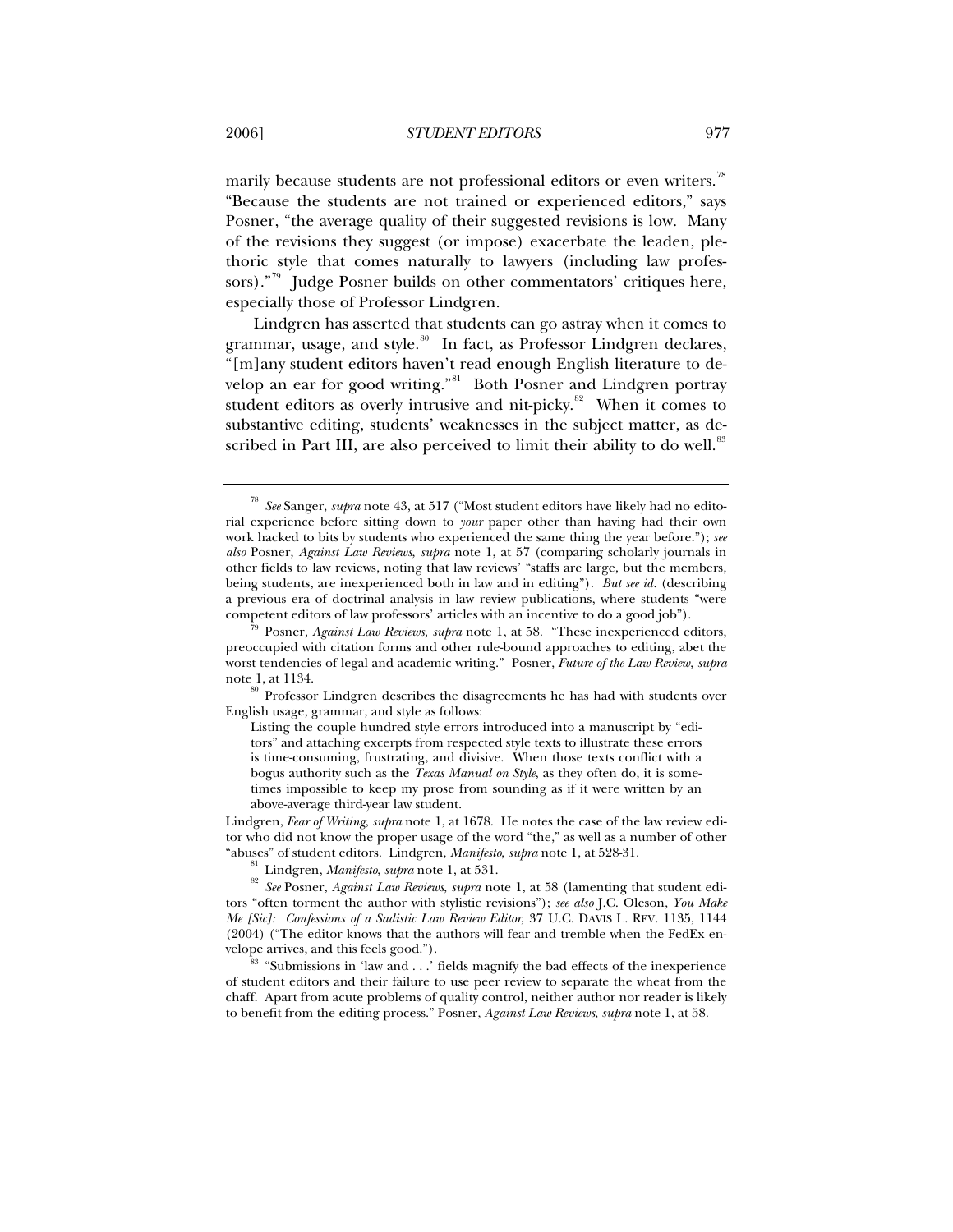Students "are rarely competent to offer substantive improvements, or catch analytic errors, or notice oversights in research, in nondoctrinal articles," Posner has written.<sup>[84](#page-27-0)</sup> Students might overlook a weak argument that needs refinement, while trying to tinker with arguments that they are too naïve to know should not be changed. In addition, it has been said that the student psyche relies too heavily on convention, because of the insecurity of being, in effect, only a student.<sup>[85](#page-27-1)</sup> Thus, the law review conventions of heavy footnoting,<sup>[86](#page-27-2)</sup> *The Bluebook* or other manual adherence, impersonal tone, and roadmap format do not change.<sup>[87](#page-27-3)</sup> Finally, the strange power difference between students and professor-authors makes students inappropriate in the role of editor, causing editorial conflict.<sup>[88](#page-27-4)</sup> Many of these reasons account for Judge Posner's conclusion that "[n]ot only is the marginal product of student editing frequently less than the marginal cost, it sometimes is negative."<sup>[89](#page-27-5)</sup> In fact, given the weaknesses of students, Posner has recommended that students withdraw from the job of close editing.

Much of the rebuttal to these arguments has been published before. Law school students are adults, with undergraduate degrees and sufficient English language experience to perform the role of editor.<sup>[91](#page-27-7)</sup>

<span id="page-27-1"></span><span id="page-27-0"></span><sup>&</sup>lt;sup>84</sup> Posner, *Future of the Law Review, supra* note 1, at 1134.<br><sup>85</sup> Law review editors "are suddenly placed in positions of responsibility for which they are grossly unsuited . . . . They are insecure about their writing and editing skills and have little hope of acquiring these skills before they'll need them. So they retreat to the safety of the elaborately anal world of stigmatic rules." Lindgren, *Fear of Writing*, *supra* note 1, at 1679. More succinctly, "[a]s has been argued in the sociolinguistics literature, a rule-oriented approach to writing is a reflection of linguistic insecurity." Lindgren, *Manifesto, supra* note 1, at 531.<br><sup>86</sup> As the reader has undoubtedly noticed, this Comment exemplifies the much-

<span id="page-27-2"></span>maligned tendency to overfootnote. But, I like footnotes; I like the fact that the reader may choose to read the short or long version of my paper. And, in an age where web surfing has become commonplace, we should be more welcoming of the nonlinear

<span id="page-27-3"></span>thought process. Footnoting is the low-tech forerunner of the hypertext of the web.<br><sup>87</sup> "[T]he problems reside in the unchangeable structure of the institution—the inherent inexperience and immaturity of student editors, the absence of the spur of competition, and the absence of continuity, which reduces the incentive to make changes ...." Posner, Future of the Law Review, supra note 1, at 1135.

<span id="page-27-4"></span>Cf. Oleson, *supra* note 82, at 1145 ("The law review . . . affords members the unique opportunity to reclaim some of the personhood that has been stripped of them throughout the first-year curriculum and to punish those [professors] who have humiliated them. Revenge is wrought with red pens." (citations omitted)); Sanger, *supra*

<span id="page-27-7"></span><span id="page-27-6"></span><span id="page-27-5"></span><sup>&</sup>lt;sup>89</sup> Posner, *Future of the Law Review*, *supra* note 1, at 1135.<br><sup>90</sup> See id. at 1138 ("Recognizing their limitations as manuscript editors, law review staff should forswear line-by-line editing.").<br> $\frac{91}{2}$  Professor Nichols notes: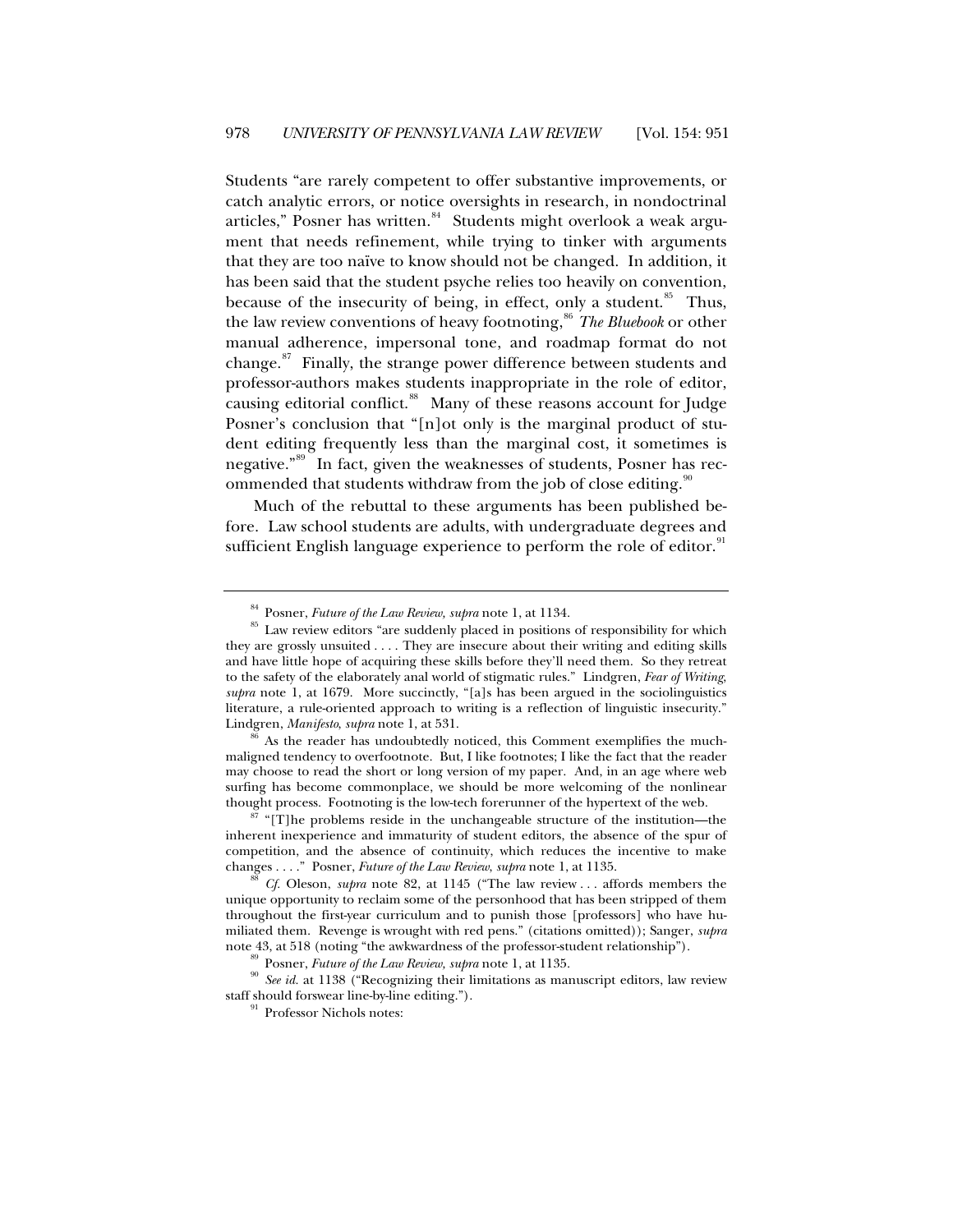Some authors have claimed that the situation is not as bad as it has been made out to be, $92$  especially because law reviews have imple-mented changes in response to authors' complaints.<sup>[93](#page-28-1)</sup> Others have pointed out that the benefits of student-run reviews outweigh the edit-ing difficulties and awkwardness.<sup>[94](#page-28-2)</sup> These benefits include the reviews' ample manpower for technical assistance and research, their assistance in making arguments clearer and more understandable, and the fact that students do not need to be paid to do the work. Finally, certain law review conventions have been defended as being useful to scholarship, justifying student adherence.<sup>[95](#page-28-3)</sup>

Beyond this, it is worth noting that the editing process used by law reviews, while it can be frustrating to authors, is designed to counter the deficiencies that students may have as editors. Although editing procedures vary among law reviews, the common thread is multiple rounds of editing, with each round involving several students. Any

Having professors edit law reviews sounds best the first time you hear it. It resonates with the presumption that an enormous gap exists between teacher and taught, that teachers are better at legal thinking and writing than their students. . . . On the contrary, any year, any law school produces graduates better at thinking and communicating about the law than some or all of its faculty. This is not meant as an admission of our collective shortcomings, but as a declaration of our achievement.

Jones, *supra* note 17, at 241. Of course, this observation may not apply to thinking and writing about interdisciplinary fields. However, it is a reminder that the professorstudent gap is not necessarily one of maturity or intellectual capability.

<span id="page-28-0"></span><sup>92</sup> *See* Olsen, *supra* note 77, at 683 ("[W]hile there are some reasonable criticisms of student-run law journals, many of the criticisms are unreasonable or irrelevant. Moreover, there are many advantages to the current system of student-edited journals."); Richard Delgado, *Eliminate the "Middle Man*,*"* 30 AKRON L. REV. 233 (1996) (defending student editors' value in improving manuscripts).

<span id="page-28-1"></span><sup>93</sup> Michael Vitiello, *In Defense of Student-Run Law Reviews*, 17 CUMB. L. REV. 859, 874 (1987) ("In fact, student-run law reviews are responding to criticism. Prominent law reviews are accepting nontraditional commentaries and other innovative works."); Vitiello, *supra* note 26, at 930 ("I find that there has been positive change in format and content of what many law reviews are publishing.").

<span id="page-28-2"></span><sup>94</sup> Wendy J. Gordon, *Counter-Manifesto: Student-Edited Reviews and the Intellectual Properties of Scholarship*, 61 U. CHI. L. REV. 541, 542 (1994) ("[T]he virtues of the student-edited review outweigh its vices.").

<span id="page-28-3"></span><sup>95</sup> *See id.* at 547-49 (arguing that footnoting and literature reviews are helpful both to readers and to fellow scholars).

There is no reason to believe that law school students cannot edit. Law school students are all college graduates and in general have high verbal skills. Those selected for law review, by whatever method, also exhibit some ability to organize thoughts and express them clearly. All of these qualities are the essential skills for editing *qua* editing.

Nichols, *supra* note 32, at 1129 (citations omitted). Also, a humble remark comes from Professor Jones, who said: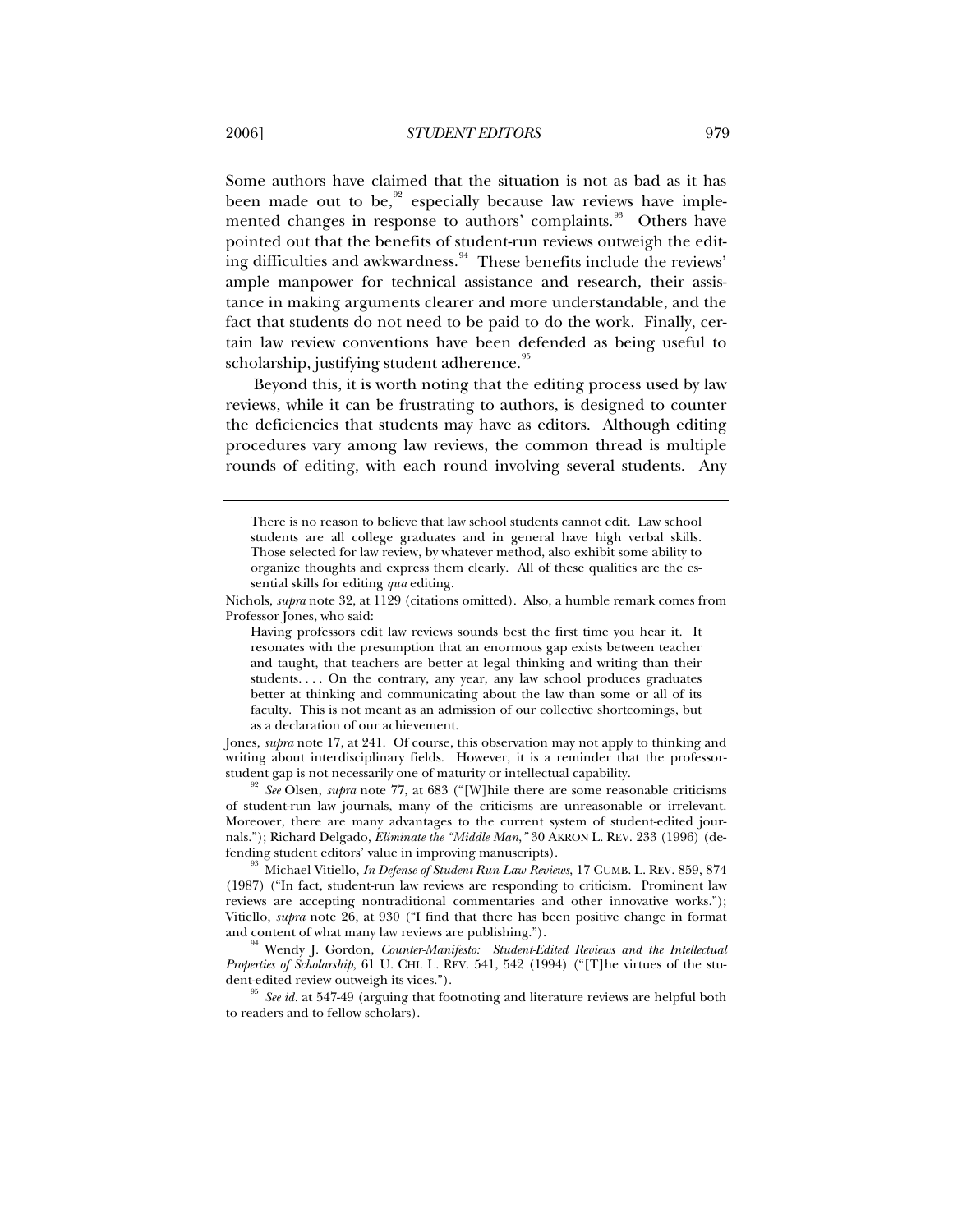given student may not have prior editing experience, but from the collection of those involved, good revisions are suggested and accepted.

More specifically, in each round, several students suggest changes, with varying quality. The sum of these changes are reviewed by a board member within the review who eliminates erroneous or illadvised suggestions, and sends the results to the author to accept or reject individually. The process is then repeated. At each stage, the process is designed to both reveal higher quality editing and maintain the manuscript's quality by keeping the author involved. Although authors are understandably frustrated by the repeated revisions, the changes to their work that law reviews submit to the author are merely suggestions. In the end, the author has the authority to accept or reject. The process of edit author-review, edit author-review may seem inefficient, but it is the best way to ensure that the end product receives the best editing, given the varying editing capabilities within the review.

As Judge Posner points out, the process is time-consuming for the author: "To student editors, the cost of an author's time is zero, and the author is usually subjected not to one, but to two or three rounds of editing."[96](#page-29-0) Moreover, as Professor Sanger has noted, "many of us [authors] have spent many hours resuscitating sentences, paragraphs, lines of argument, and sometimes whole manuscripts that have been edited nearly to death."<sup>[97](#page-29-1)</sup> Finally, commentators have pointed out perceived perverse effects of the system: "Nor is it pleasant for a mature scholar to be subjected to the supreme and irrevocable judgment of incompletely trained students. This may have a discouraging effect upon competent writers, and may even impair creative work . . . . "<sup>[98](#page-29-2)</sup>

It is important to acknowledge that the editing process consumes significant resources, both in terms of author- and student-editor time. Yet, it is because the author's knowledge, attention, and time are so valuable that the process calls for her involvement. It would be more appropriate to say that the cost of an author's time is high, while any individual student editor's time is much lower.

<span id="page-29-2"></span><span id="page-29-1"></span><span id="page-29-0"></span><sup>96</sup> Posner, *Against Law Reviews*, *supra* note 1, at 58; *see also* Sanger, *supra* note 43, at 523 ("After what is often already an immense investment in time, just when you think you've negotiated the final version of the paper, new revisions come back . . . from someone higher on the editorial chain and the process of reclaiming your work begins anew. This is . . . demoralizing for the author . . . .").<br><sup>97</sup> Sanger, *supra* note 43, at 513-14.<br><sup>98</sup> Nussbaum, *supra* note 11, at 381.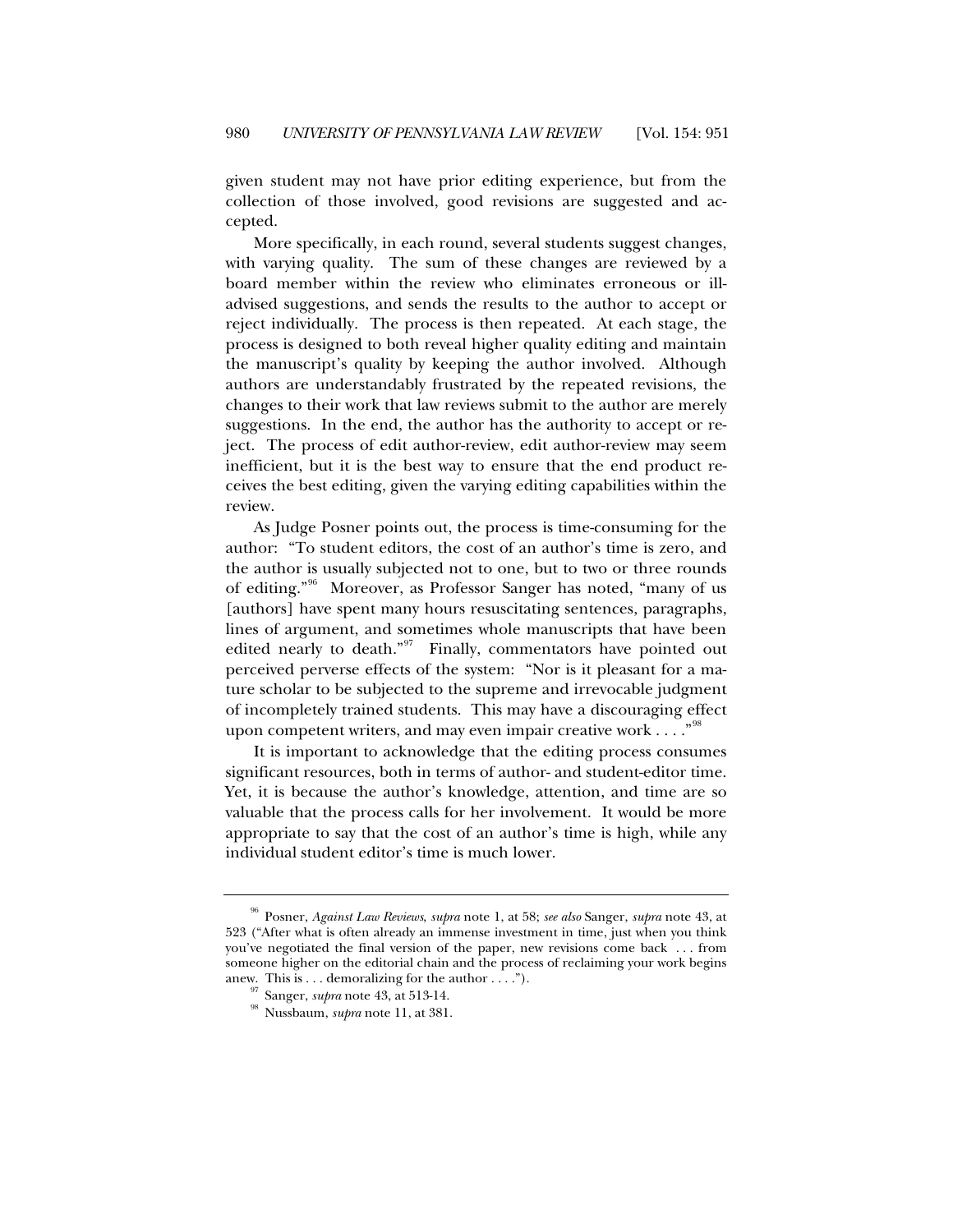Because student time is less valuable, the process combines the considerable efforts of many students; because students' expertise in editing varies highly, the process involves several rounds of edits, each involving multiple students. Simply put, quality control in editing is created by having as many eyes on the manuscript as possible.<sup>[99](#page-30-0)</sup> When an author receives a marked-up manuscript, it is not *supposed* to be a final edit.<sup>[100](#page-30-1)</sup> It is a work in progress—the author herself completes the final edit by accepting or rejecting changes suggested in the last round.

In other words, when an author rejects suggestions in the last round of editing, the author is not "undoing" the students' ill-advised work; instead, the author is acting as the final filter in the editing process itself. Viewed in this way, the editing process becomes inelegant but makes sense. Rather than being the result of "a combination of student age, circumstance, and power . . . coupled with institutional undersight and an exaggerated respect for stylistic norms,"<sup>[101](#page-30-2)</sup> the iterative process is the result of the need to involve the author.

When editors are not professionals, a more collaborative process between author and editors improves the outcome.<sup>[102](#page-30-3)</sup> In this vein, the 1994 Executive Board of the *Chicago-Kent Law Review* noted that it takes a certain amount of experience to know which editorial suggestions are important enough to implement—in other words, there may be very many ways to improve a manuscript, but not all of them

<span id="page-30-0"></span><sup>&</sup>lt;sup>99</sup> For some authors, the process is doubly frustrating because it seems as if the best quality of students is still not good enough: "I would readily admit that I have written few manuscripts which an excellent edit could not improve; however, I must state that my work has practically never received such editing." Tobias, *supra* note 22, at 539. Certainly students vary considerably in their ability to contribute to an article, *see* Epstein, *supra* note 5, at 87-88 (noting the high variance in editorial competence), but many manuscripts are significantly improved by the editing process. Comment, *The Symposium Format as a Solution to Problems Inherent in Student-Edited Law Journals: A View from the Inside*, 70 CHI.-KENT L. REV. 141, 147 (1994) ("[I]t has been our experience . . . that without extreme editing some faculty articles we have published would have been virtually unintelligible.").

<span id="page-30-1"></span><sup>&</sup>lt;sup>100</sup> Professor Maggs recommends that "editors who look at articles late in the editorial process generally [not] revisit material other editors already have approved." Gregory E. Maggs, *Just Say No?*, 70 CHI.-KENT L. REV. 101, 110 (1994). But this is missing the point—earlier stages of editing do not approve anything, but simply work to revise. The author does the approving. What definitely should be avoided is having multiple editors suggest identical revisions, which the author has already rejected.  $^{101}$  Sanger, *supra* note 43, at 517.

<span id="page-30-3"></span><span id="page-30-2"></span><sup>&</sup>lt;sup>102</sup> See Gordon, *supra* note 94, at 544-45 ("[T]he student editors sometimes recommend tremendously helpful structural changes. . . . Indeed, nearly every one of my articles has been stronger coming out of the editorial process than it was going in.").